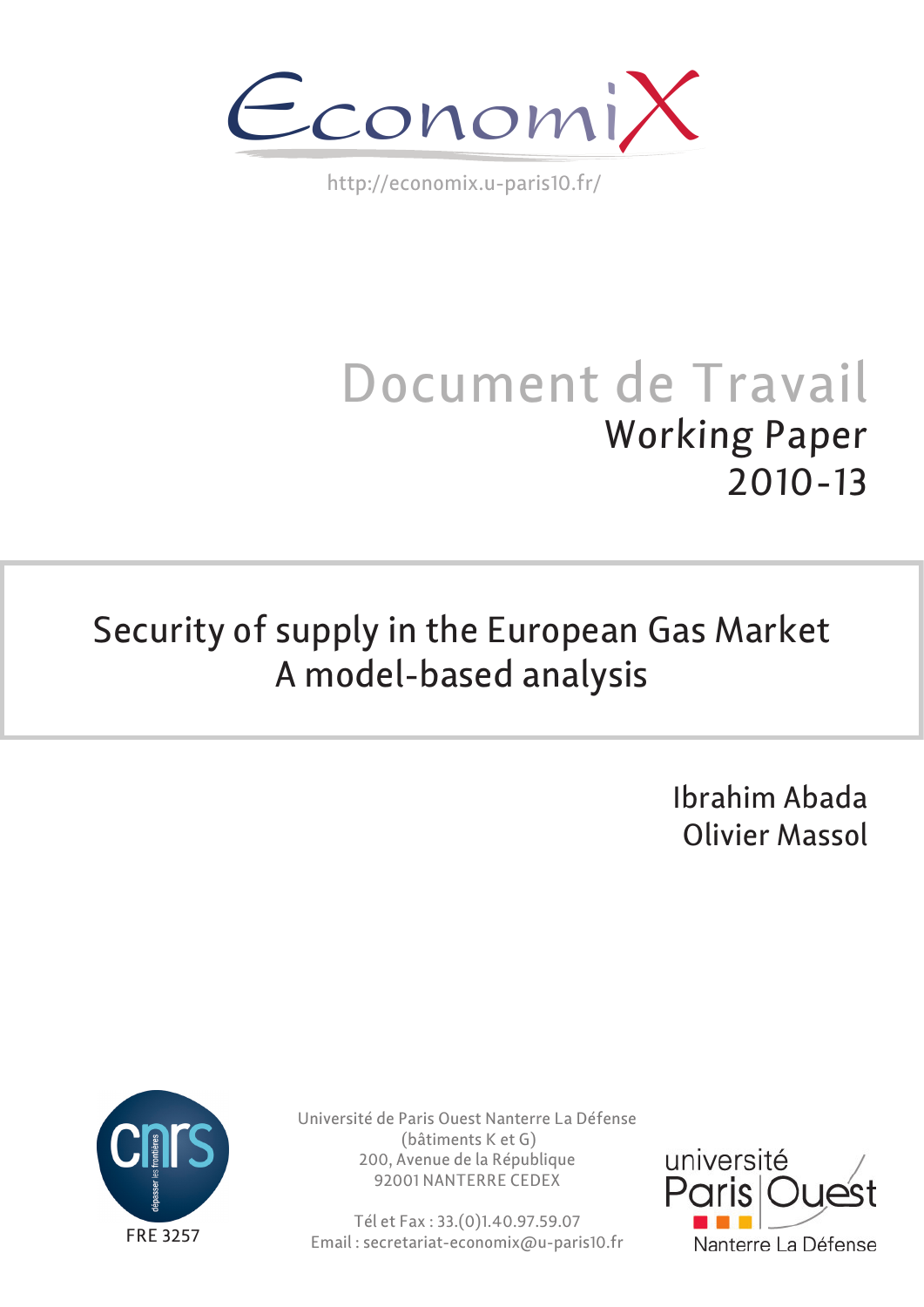## Security of supply in the European Gas Market A model-based analysis <sup>∗</sup>

ABADA Ibrahim † MASSOL Olivier ‡

#### Abstract

This paper introduces a general static Cournot-game model to study the Natural Gas market, taking into account disruption risks from suppliers. In order to most realistically describe the economical situation, our representation divides the market into two stages: the upstream market that links -by means of long-term contracts- local producers in exporting countries (Russia, Algeria, etc.) to foreign retailers who bring gas to the consuming countries to satisfy local demands in the downstream market. Thanks to short-run demand functions, we are able to introduce disruption costs to be paid to the consumers should disruption occur. First we mathematically develop our general model and write the associated KKT conditions, then we propose some case studies -under iso-elasticity assumptions- for the long-short-run inverse-demand curves in order to predict qualitatively and quantitatively the impacts of supply disruptions on Western European gas trade. In the second part, we study in detail the German gas market of the 80 to explain the supply choices of Germany, and we derive interesting conclusions and insights concerning the amounts and prices of Natural Gas brought to the market. The last part of the paper is dedicated to a study of the Bulgarian gas market, which is greatly dependant on the Russian gas supplies and hence very sensitive to interruption risks. Some thought-provoking conclusions are derived concerning the necessity to economically regulate the market, by means of gas amounts control, if the disruption probability is high enough<sup>1</sup>.

keywords : security of supply, natural gas markets modelling.

#### 1 Introduction

The security of energy supply is all but a new concern for energy importing countries<sup>2</sup>. However, this concern has clearly been rising in importance since the 1970s. It is not anticipated that this trend is going to stop as an increasing dependence on imported energy is expected in the coming decades (International Energy Agency, 2008). Among the different energy sources, natural gas clearly constitutes a particular case that attracts a lot of attention.

In this paper, though we focus explicitly on the European situation, the framework developed herein remains general and can be adapted to analyze the situation of large importing countries

<sup>∗</sup>This work beneted from the support of a grant from the IFP.

<sup>†</sup>EDF Research and Development, IFP and EconomiX-CNRS, University of Paris 10 (France).

<sup>‡</sup> IFP School, IFP (France) and Deparment of Economics, City University (UK).

<sup>&</sup>lt;sup>1</sup>Many people have provided helpful comments and suggestions on the analysis, and we are pleased to take this opportunity to thank them. We are especially grateful to Vincent Briat, Steve Gabriel, Pierre-André Jouvet and Jacques Percebois for helpful comments and suggestions. All remaining errors are ours. The views expressed herein are strictly those of the authors and are not to be construed as representing those of EDF or the IFP.

<sup>&</sup>lt;sup>2</sup> According to Fouquet and Pearson (2006, p. 156), an early instance was observed in the UK during the 18th century. At that time, apprehension about possible supply disruptions were linked to the growing dependence of the Kingdom on imported whale oil, the - then dominant - fuel for street lighting in London.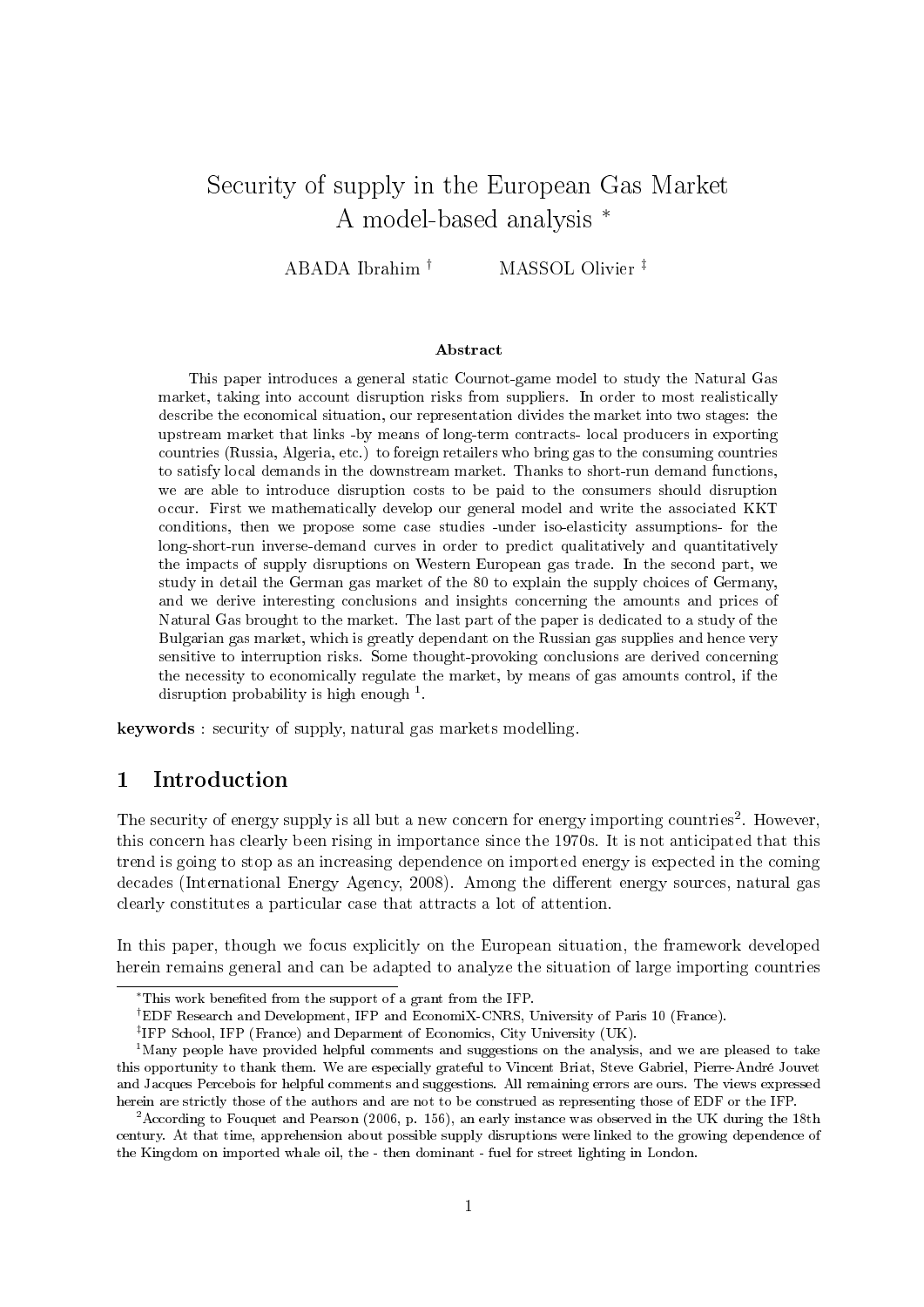(such as Japan, South Korea, Taiwan, China, India, to name but a few) without loss of generality. Nowadays, there are several factors at work which explain the rekindling debate on the security of gas supplies in those countries. Firstly, on the supply side: a growing reliance on imports over longer distances is observed and a significant increase in the concentration of foreign supplies is expected for some regions like Europe (Costantini et al., 2006). Secondly, speculations about the future behavior of the Gas Exporting Countries Forum (GECF) clearly refer to a possible cartelization (Massol and Tchung-Ming, 2009). Thirdly, the recent supply interruptions observed in a number of OECD regions (IEA, 2007) clearly suggest that, whatever the causes (international tensions, terrorism or technical hazards impacting unreliable infrastructures), low but positive probabilities of interruption have to be considered as likely risks. And, last but not least, natural gas plays an ever increasing role: in most OECD countries, natural gas is the fastest growing fuel in the power generation mixes. Given the rigidities of power generation in the short-run, this growing interdependence between gas and electricity also raises concerns about both the security and the reliability of electricity supplies (IEA, 2007).

Before going further, we show how the downstream part of the gas industry usually manages the possible shortfall in upstream gas. Past interruptions suggest that the durations of these episodes are usually brief. Short-run remedies have thus to be discussed. Given the dynamic features of the gas industry (e.g. the unavailability of real time metering services), we notice that an appropriate demand response cannot be timely stimulated by short-term adjustments in pricing policies (IEA, 2002). On the supply side, both a poor ressource endowment and the rigid nature of the gas supply chains strongly limit the possibility of finding efficient responses in the short-run (e.g. a significant increase in local production). Moreover, strategic stockpilling, a well-known measure implemented to increase the security of oil supplies (Nichols and Zeckhauser, 1977; Teisberg, 1981; Wright and Williams, 1982; Murphy et al., 1987; Murphy et al., 1989), is not viewed as a workable solution in the case of natural gas supplies<sup>3</sup> (IEA, 2007, pp. 67-83). As a result, it seems that there are not so many remedies available to deal with short-run disruptions of natural gas imports. Therefore -the shortfall in upstream gas is usually passed along to the end-user through selective interruptions. To minimize those interruptions, many importing countries in both Europe and Asia have tried to diversify their imports sources and diversification remains a priority in the gas policies of these countries.

Because of this perceived vulnerability, the security of gas supplies has inspired a huge amount of literature that can be roughly divided in two categories. The first one is by far the largest and gathers all the contributions dominated by purely geopolicy concerns<sup>4</sup>. The second category uses a microeconomic framework to analyze energy security. Apart some rare contributions (e.g. Manne et al. 1986; Hoel and Strøm, 1987; Markandya and Pemberton, 2010), the literature dedicated to the particular case of the gas industry is not tremendously developed. Moreover, most of these contributions clearly refer to a now outdated institutional context. Until the 1990s, the European natural gas industry was subject to government regulations and controls. In most countries, regulated state-owned or state-controlled corporations were responsible for most of the purchase, transport and sale of natural gas to the distributors<sup>5</sup>. As far as economic analysis is concerned, the decisions of those firms regarding supply security were elegantly captured in Manne and al. (1986) or Hoel and Strøm (1987). From an economic policy perspective, this previous organization was suspected to provide a "cosy arrangement": import contracts did not

 $3$ Moreover, there is still a considerable debate on the real impact of this policy on world oil prices (Considine, 2006).

<sup>4</sup>For example, several recent articles propose measures of energy security (Percebois, 2006; Lefèvre, 2010; Kruyt et al., 2009).

 $^{5}$ In some countries (France, for example), a legal import monopoly was even granted to one particular firm.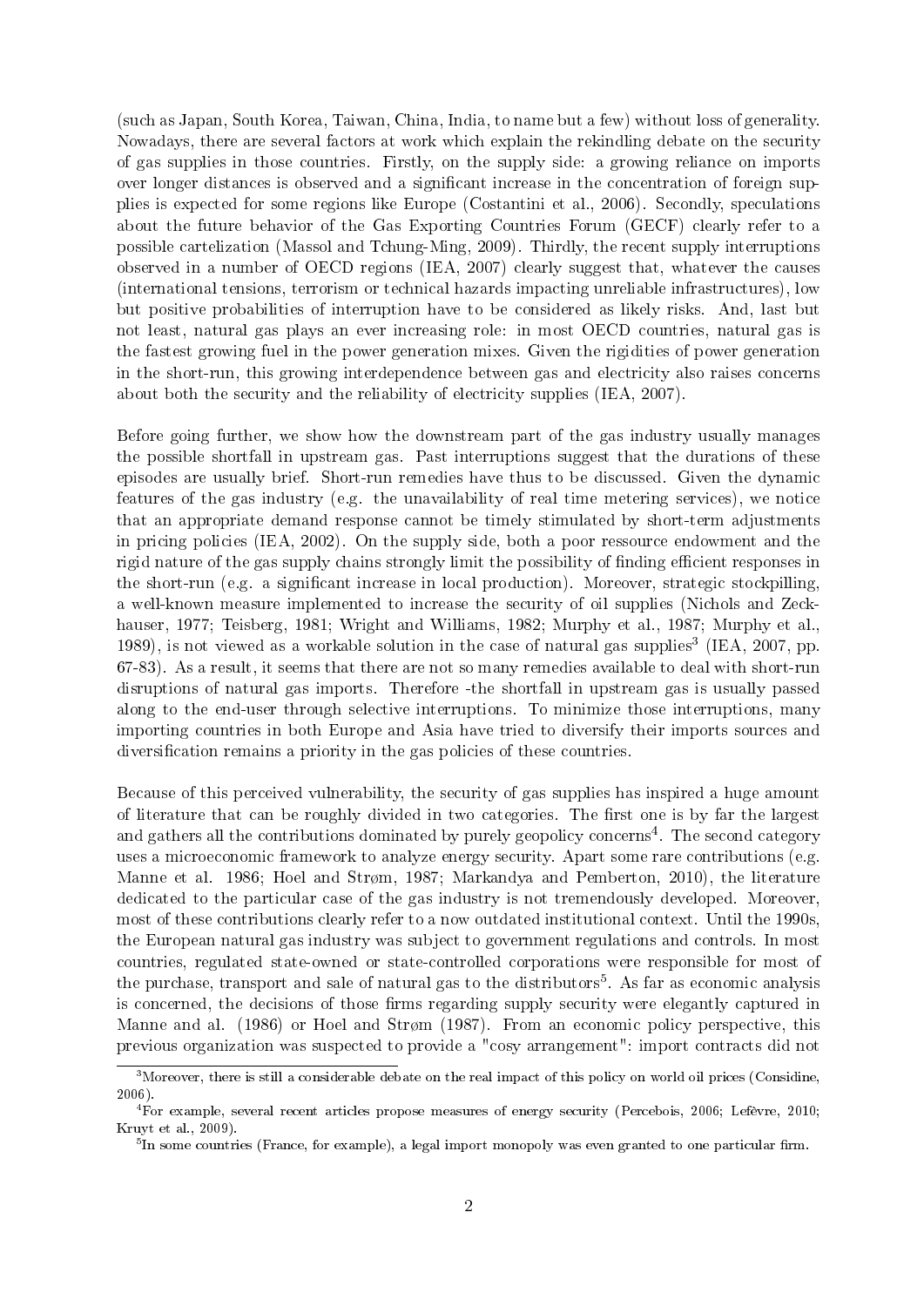matter because the rate-of-return regulation provided a guarantor that costs would be met and, hence, the guarantor would not be potentially stranded (Helm, 2002).

Following the UK's liberalization and privatization reforms of the late 1980 (e.g. Vickers and Yarrow, 1988; Newbery, 2000), a complete transformation of the regulatory regime started in Continental Europe in the early 2000's. Non discriminatory access provisions to the gas infrastructures (transportation, storage and LNG terminals) were introduced so as to guarantee equal opportunities to all players (IEA, 2002). As a result, competition emerged among importers, now privately-owned firms. These firms, named retailers, purchase various inputs (gas from local and foreign upstream producers, transport services and services necessary to meet fluctuations in demand) and sell gas to end-users. Customers are no longer committed to any particular supplier and, hence, any contracts out of the market are potentially exposed. This reform suggests a stimulating research agenda: does competition among gas retailers have an influence in their choices of inputs? Framed differently, it simply asks for an investigation of the ability of the current institutional arrangement to provide a suitable level of diversification.

In this paper, we provide an extension of the models developed by Manne and al. (1986) and Hoel and Strøm (1987). In these contributions, the authors studied the decisions taken by a representative central gas buyer whose objective was to maximize the expected utility of gas consumption net of the purchaser cost of buying gas. The objective functions used here explicitly takes into account possible interruptions whose occurrences are captured thanks to subjective probabilities. Both long- and short-run issues are jointly considered. The costs attached to each of these disruption states were cleverly valued thanks to short-run consumers surplus concepts while both energy purchases and consumptions under normal conditions were related to the longrun demand curve. Both papers provided a very elegant formulation but captured the essence of a now outdated institutional arrangement. Compared to these early papers, we explicitly model retailers as profit-maximizing firms engaged in a Cournot competition. Section 2 clearly presents and justifies the framework developped for analyzing their import diversification strategies. To illustrate the possibilities offered by this model, two empirical illustrations based on real cases studies are successively presented and commented in sections 3 and 4. In the former, a historical analysis of the German situation in the early 1980 is provided. In the latter, the case of South Eastern Europe is studied to analyze the possible disruptions of the Russian imports and the consequences on the importer's behavior. The last section concludes the paper.

## 2 Formulation of the problem

#### 2.1 Preliminary remarks and notations

As this paper explicitly addresses the particularities of the Continental European gas industry, some definitude is needed to justify the assumptions chosen in our theoretical model. In this work, we assume a Cournot competition among the natural gas retailers of a given country and we study a hypothetical long-run equilibrium. To be more specific, the model corresponds to a static long-run equilibrium in which costs reflect a typical year.

Moreover, our analysis is focussed on long-run aspects. Thus, it seems legitimate to neglect bottlenecks in the infrastructures (transmission networks, for example). Infrastructure capacities are assumed to be both sufficient and available and there are ideal access provisions to the infrastructures so that all infrastructure-related services are offered at regulated and uniform rates which reflect total long-run unit costs, i.e. the owners of the facilities obtain a normal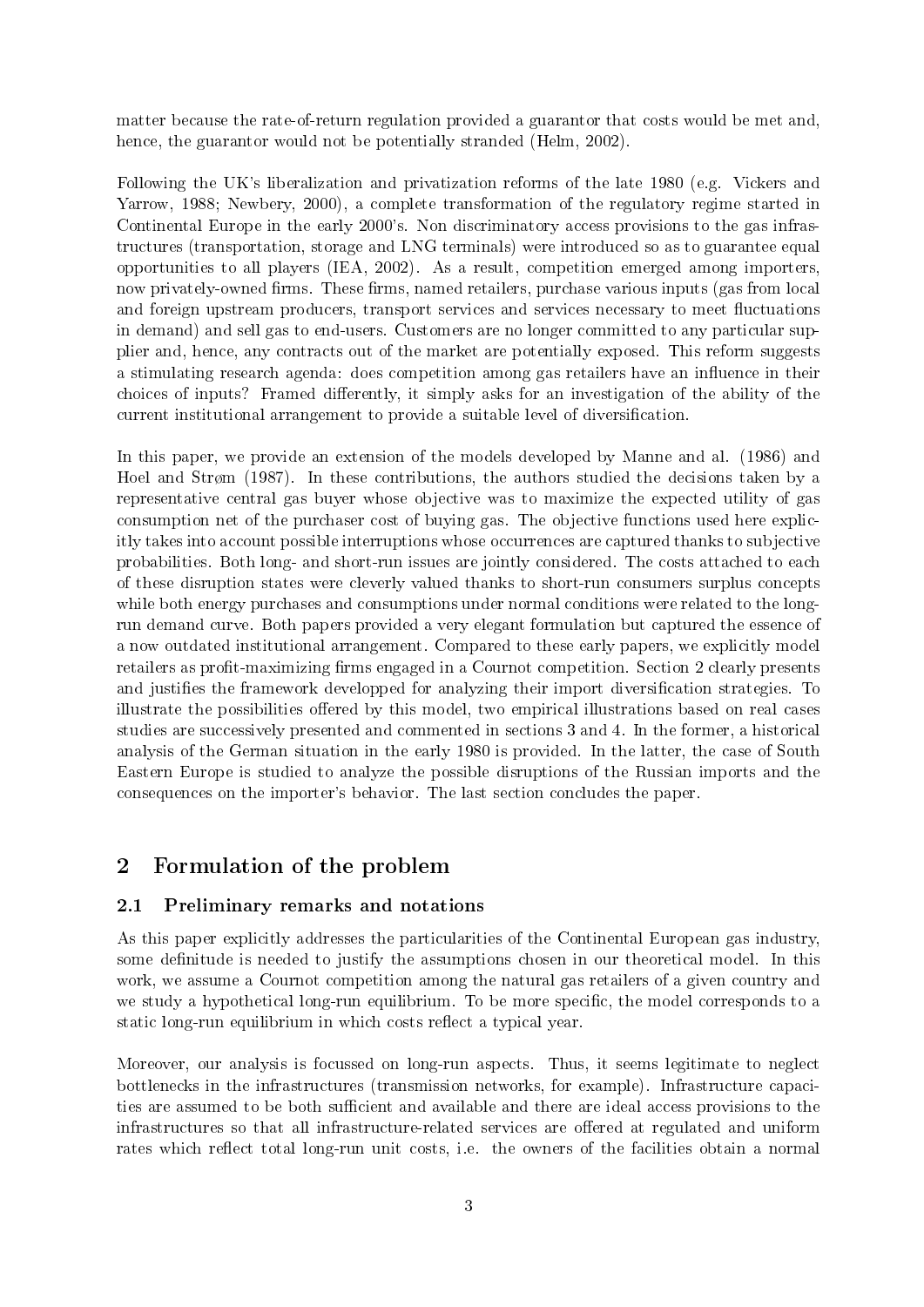rate of return. Thus, these infrastructure costs correspond to constant return to scale technologies that are common to all retailers. As the infrastructure related issues play no strategic role in the Cournot competition at hand, these infrastructure marginal costs are simply normalized to zero in order to keep the model as simple as possible. Thus, the retailer's costs can be summarized as the total cost of the natural gas purchased from the different upstream producers.

We will use these notations:

- $i$  index for retail firms in the country under study,
- I the set of active retailers in the country under study,
- $j$  index for upstream gas producers,
- J the set of upstream gas producers.

Here- we assume that all possible supply disruptions states can be enumerated and we simply note  $\Omega$  the (finite) set of all these random events named  $\omega$ . For simplicity, the particular state  $\omega$  of no-disruption is named 0. Whatever the disruption state  $\omega$ , its occurrence can be appraised thanks to a subjective probability  $\theta(\omega)$ . Obviously, we have  $\sum_{\omega \in \Omega} \theta(\omega) = 1$ . We also assume that a consensus exists in the country on both the definition of the discrete set  $\Omega$  and on the value of the probability of all the different events. Thus, those probabilities constitute common knowledge for the retailers. This assumption seems reasonable as a consensus is generally observed in most importing countries regarding the disruptive nature of the various importing schemes. From a practical perspective, applied procedures like the one presented in Bunn and Mustafaoglu (1978) can be used to evaluate those subjective probabilities.

We now have to exact how a retailer  $i \in I$  acquires its gas. We assume that there are no wholesale markets and the volumes purchased are supposedly entirely obtained thanks to preexisting bilateral contracts. At first sight, this assumption might look surprising since the procompetitive move of the early 2000's was expected to be accompanied by the rapid development of wholesale spot markets in Continental Europe (IEA, 2002). But, this emergence has been far slower than expected and long-term bilateral arrangement are still dominant. The need for a transition period to phase out pre-existing oil products indexed long-term contracts is not a suf ficient ground to explain the continuing pre-eminence of these long-term contracts and industrial observations suggest that retailers are still ready to engage in long-term bilateral trade. Despite early barriers to entry concerns that motivated an in-depth sectoral analysis by the European Commission (DG COMP, 2007), those long-term arrangements are now fully admitted by the European authorities and all juridicial actions against long-term contracts have been withdrawn<sup>6</sup>.

The upstream side of the industry is not modeled in this study. Our assumptions are based on the results of the sectoral enquiry led by the European Commission (DG COMP, 2007). Firstly, we assume that the upstream prices of natural gas are set exogeneously<sup>7</sup>. Secondly, gas prices may differ across sources  $j \in J$  as evidence suggests that price indexation formulas used in long-term contracts can differ from one producer to another (DG COMP, 2007, p. 103, Fig. 32). Thirdly, the European Commission noted that price indexation formulas are quite homogeneous among buyers located in a given region: either the UK, Western or Eastern Europe (DG COMP, 2007, p. 104, Fig. 33). Thus, we assume no-discriminatory pricing: the price of a given source  $j \in J$  is unique and proposed to all the potential buyers  $i \in I$ . Lastly, this enquiry clarifies the

 ${}^{6}$ In fact, the conclusions of this sectoral analysis were published just after the first Russo-Ukrainian dispute. Thus, they emphasize the capability of long-term contracts to provide a workable solution to the well-known "hold up" problem caused by ex post opportunism on the supply side.

 ${}^{7}$ A complete discussion on the fixation of this contractual price can be found in the stimulating collection of papers presented in Golombek et al. (1987).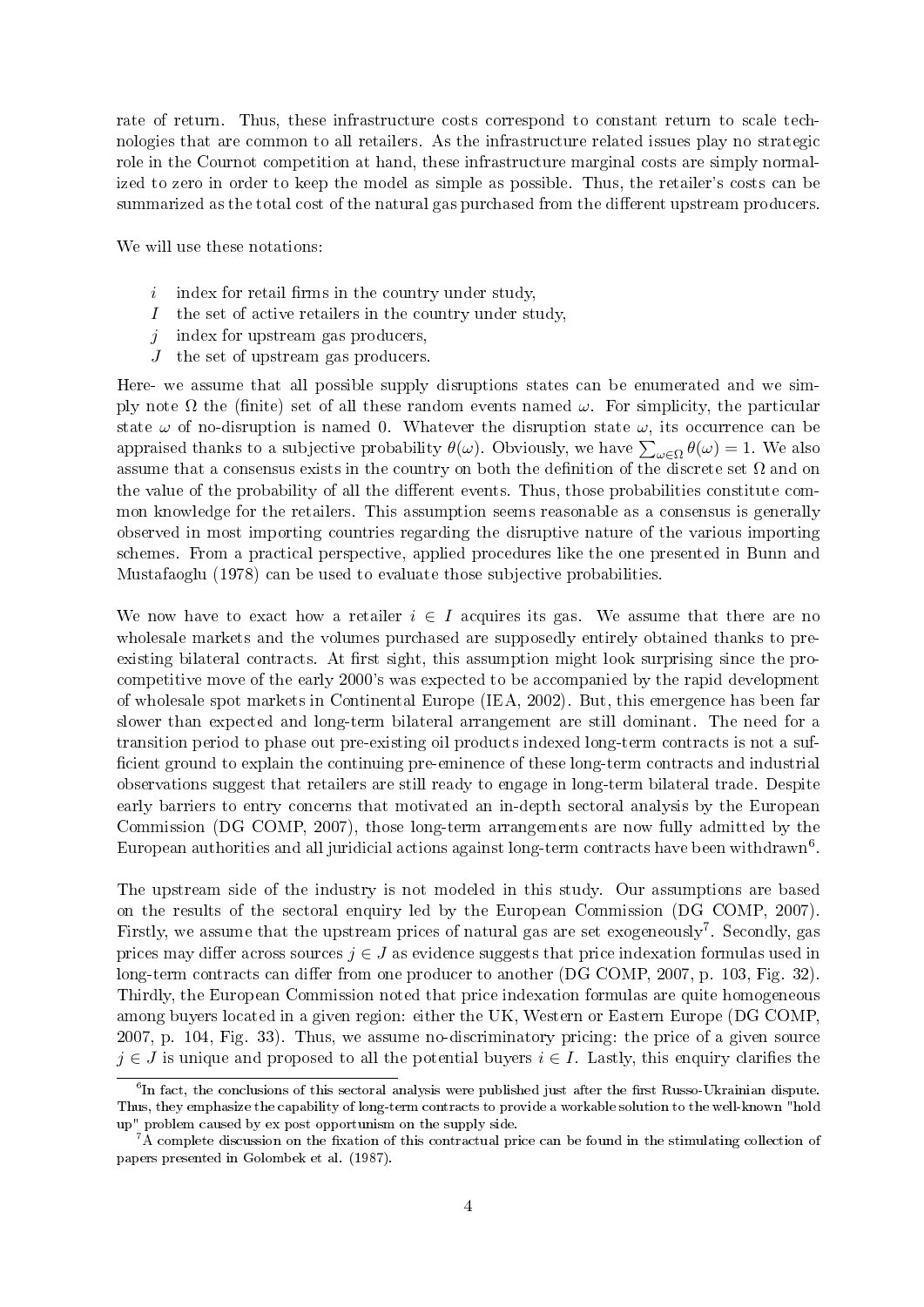price provisions used in these bilateral long-term arrangements. In these contracts, the price of gas is settled thanks to predetermined indexation formulas that establish a direct linkage with the wholesale spot price of oil products. Given the limited short-run interactions among gas and oil products, we can assume that a disruption of gas supplies has no impact on oil products prices and hence on gas prices. Moreover, oil products price uncertainty is not modeled here. Thus, upstream prices are assumed to be constant across all the possible disruption states. In sum, upstream prices can be viewed as an exogeneously determined vector of prices  $(p_i)_{i\in J}$ , where each component corresponds to the price  $p_i$  proposed by the producer j.

The amount of gas purchased by the retailers i from the producer j is named  $x_{ij}^0$ . This quantity corresponds to the volume of gas supplied by j to i under a no-disruption state. For a retailer, this quantity can clearly be considered as a decision variable.

Under a given disruption state  $\omega \in \Omega$ , the subgroup of producers whose supplies are disrupted is named  $S_{\omega}$ . The quantity of gas delivered to a retailer i by a gas producer j under a particular disruption state  $\omega \in \Omega$  is equal to  $x_{ij}^{\omega} = (1 - \delta_{S_{\omega}}(j))x_{ij}^{0}$  where  $\delta_{S_{\omega}}(j)$  takes the value 1 if the gas producer  $j$  belongs to the collection of disrupted producers  $S_\omega$  and  $0$  otherwise. We observe here that the disruption state index  $\delta_{S_{\omega}}(j)$  attached to the producer j does not depend on i which means that, a disruption from this producer corresponds to a total disruption of all the volumes purchased by the different retailers. Stated differently, this means that there is no discrimination among retailers: if a producer decides to cut its supplies and stop deliveries to an infrastructure then those supplies are simultaneously cut for all the retailers.

To simplify, the total amount of gas purchased and consumed under a given disruption state  $\omega \in \Omega$  is named  $x^\omega = \sum_{(i,j) \in I \times J} x_{ij}^\omega$ . In particular,  $x^0$  is the total volume of gas purchased under a no-disruption state. Similarly, we note  $x_i^{\omega} = \sum_{j \in J} x_{ij}^{\omega}$  the total amount of gas purchased by a given retailers under the sate  $\omega$ .

Added to that, two inverse demand functions are needed. The first one,  $f(k)$  is the long-run willingness to pay for the gas where f is twice differentiable and  $f'(k) < 0$ . The second one,  $g(k, q)$ is the short-run willingness to pay for quantity q, parametrically depending on the long-run consumption k. We assume that  $g(k, q)$  is twice differentiable with  $\partial g/\partial k > 0$  and  $g(k, k) = f(k)$ .  $(\forall k \in \mathbb{R}^{+*}).$ 

#### 2.2 A formal representation of disruption costs

In this paper, we assume that gas retailers only sign firm supply contracts with their customers. Moreover, we assume that the retail price of gas cannot be adjusted in the case of a sudden short-run disruption of gas supply (cf. the previous presentation of the rigidities of the natural gas industry). As a consequence, consumers are rightly supposed to make decisions based on the firmness nature of  $x^0$ , the total amount of gas consumed under a no-disruption state. Should there be an interruption in deliveries, we assume that a retailer is required to make compensation payments to its disrupted customers (for example with claims). As we are dealing with brief events, the compensations have to take into consideration the limited responsiveness of the short-run demand. Thus, the corresponding consumer's unease can be approximated thanks to the short-run inverse demand function. For a disruption state  $\omega$ , the total disrupted quantity is  $x^0 - x^\omega$  and the corresponding consumers' surplus variation is equal to:  $\int_{x^\omega}^{x^0} g(x^0, t) dt$ .

Of course- retailers are free to decide their upstream supply mixes. The composition of the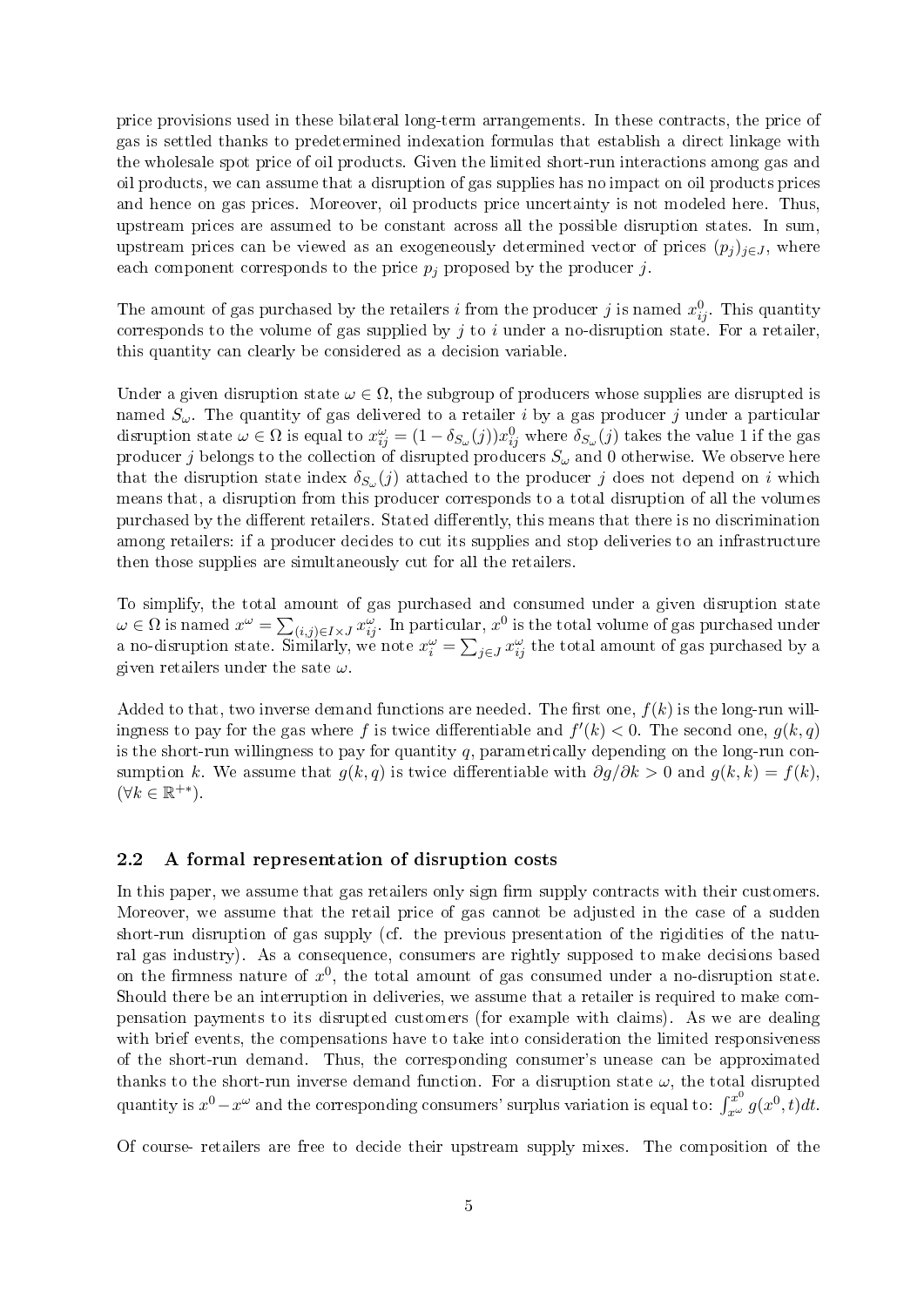input mix may thus vary from one retailer to another. In case of a disruption, requiring the virtuous retailers to pay for the consequences of risky choices made by others would obviously create an incentive to choose the lowest cost - higher risk choice of input. Such a mechanism is both unjustiable and unfair. For each disruption case, each retailer's payment to consumers is thus assumed to be set in proportion to its own responsibility in the total disruption. Framed with algebra, it means that under a disruption state  $\omega \in \Omega \setminus \{0\}$ , a given retailer *i* incurs a positive disruption cost  $DC_i(x^0, \omega)$  equal to the payment required to its disrupted consumers:

$$
DC_i(x^0, \omega) = \frac{\sum_{j \in J} (x_{ij}^0 - x_{ij}^{\omega})}{x^0 - x^{\omega}} \int_{x^{\omega}}^{x^0} g(x^0, t) dt.
$$

Besides, we assume that a retailer is not required to pay the producers involved in  $S_{\omega}$  for the disrupted volumes of gas observed under a state  $\omega \in \Omega \setminus \{0\}$ . Under that particular state, retailer  $i$ 's profits are thus equal to the profits earned under the no-disruption state named  $0$ , minus the disruption costs  $DC_i(x^0, \omega)$  plus  $\sum$  $j$ ∈ $S_{\omega}$  $p_j x_{ij}^0$ .

#### 2.3 The model

This section presents the agents' objectives.

Consumer: here, end-user's decisions are solely based on the retail price of gas named  $P^{\star}$ . We assume that gas end-users strive to maximize the value received from consumption minus the payments to retailers, assuming they cannot affect  $P^{\star}$ . Besides, they do not take into account the propensities of possible sudden disruptions. This assumption seems consistent with the industrial reality since most end-users completely ignore the details of the supply mix decided by the retailers and know almost nothing about the origin of the natural gas they are burning. As a result, their decisions cannot consider these disruption states. This behavior is thus represented by:

$$
CONS(P^*)\text{:} \quad Max \quad \int_0^k f(t)dt - P^*k
$$
  

$$
\{k\}
$$
  
s.t.  $k \ge 0$ 

If the problem has an interior solution it is characterized with levels of consumption  $k$  by:  $f(k) = P^*$ .

Gas retailer: here, we model the behavior of a risk neutral firm. Its optimization problem is to choose a purchase policy  $(x_{ij}^0)_{j\in J}$  under a no-disruption state so as to maximize its expected profit across all possible disruption states:

$$
RETAILER_i
$$

$$
Max \qquad \bar{\Pi}_{i}(x_{ij}^{0}, (x_{ij}^{0})_{l\neq i}) = \sum_{j\in J} (f(x^{0}) - p_{j}) x_{ij}^{0} - \sum_{\omega \in \Omega \setminus \{0\}} \theta(\omega) \left( DC_{i}(x^{0}, \omega) - \sum_{j\in S_{\omega}} p_{j} x_{ij}^{0} \right)
$$
  

$$
\{x_{ij}^{0}, j \in J\}
$$
  
s.t. 
$$
x_{ij}^{0} \ge 0 \quad (\forall j \in J)
$$

If the problem has an interior solution, the associated KKT is: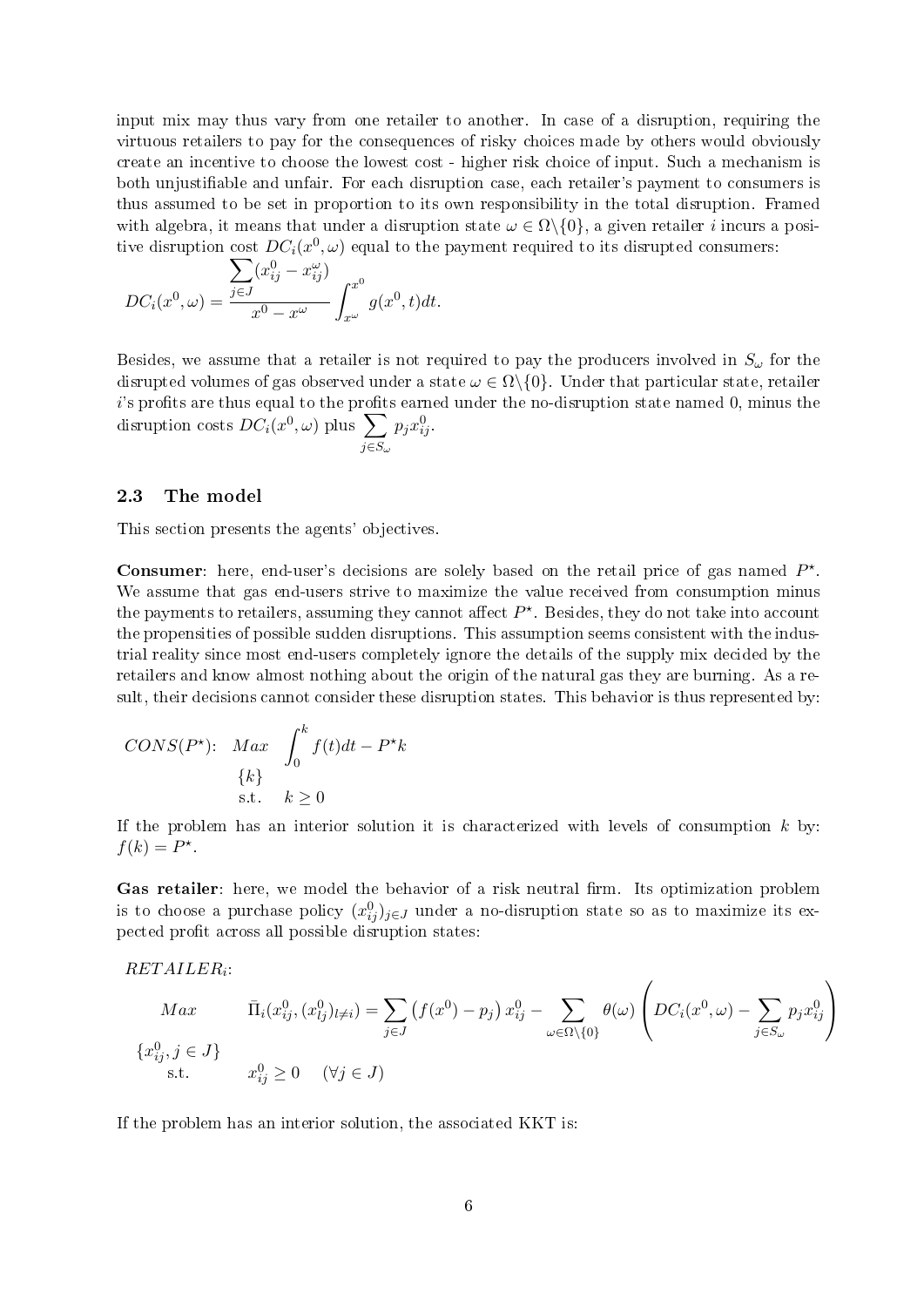For  $x_{ik}^0: 0 \le x_{ik}^0 \perp$  $\partial \bar{\Pi}_i$  $\partial x_{ik}^0$  $(x_i^0) \leq 0$ 

To simplify, the retailer's  $i$  expected profits can hence be rewritten as follows:  $\bar{\Pi}_i(x_i^0) = A + B + C$ where:

$$
A = \sum_{j \in J} (f(x^0) - p_j) x_{ij}^0
$$
  
\n
$$
B = -\sum_{\omega \in \Omega \setminus \{0\}} \theta(\omega) DC_i(x^0, \omega)
$$
  
\n
$$
C = \sum_{\omega \in \Omega \setminus \{0\}}^{\omega \in \Omega \setminus \{0\}} \theta(\omega) \sum_{j \in J} p_j x_{ij}^0 \delta_{S_{\omega}}(j)
$$

Let's calculate the partial derivative of  $\bar{\Pi}_i$  with respect to the decision variable  $x_{ik}^0$ . This derivative is the sum of three terms:  $\frac{\partial A}{\partial x_{ik}^0}, \frac{\partial B}{\partial x_{ik}^0}$  and  $\frac{\partial C}{\partial x_{ik}^0}$  with:

$$
\frac{\partial A}{\partial x_{ik}^0} = f'(x^0) \sum_{j \in J} x_{ij}^0 + f(x^0) - p_k
$$
  

$$
\frac{\partial C}{\partial x_{ik}^0} = p_k \sum_{\{\omega \in \Omega \setminus \{0\}, k \in S_\omega\}} \theta(\omega)
$$

The partial derivative of B with respect to  $x_{ik}^0$ , is a little bit more subtle to calculate. In fact, the collection of events  $\omega$  has to be separated in two subsets depending on whether the particular producer k cuts its supplies under the state  $\omega$  or not. Framed with algebra, we can write:

$$
\frac{\partial B}{\partial x_{ik}^0} = - \sum_{\{\omega \in \Omega \setminus \{0\}, k \notin S_{\omega}\}} \theta(\omega) \frac{\partial DC_i(x^0, \omega)}{\partial x_{ik}^0} - \sum_{\{\omega \in \Omega \setminus \{0\}, k \in S_{\omega}\}} \theta(\omega) \frac{\partial DC_i(x^0, \omega)}{\partial x_{ik}^0}
$$

This distinction among the two cases is important since the partial derivative of  $DC_i(x^0, \omega)$ with respect to  $x_{ik}^0$  takes a different litteral expression in the two cases. If under a given state  $\omega \in \Omega \backslash \{0\}$ , the particular producer k cuts its supplies (i.e.  $k \in S_{\omega}$ ), then the amount  $x_{ik}^0$ is both present in the overall disrupted volumes  $(x^{0} - x^{\omega})$  as well as in i's disrupted purchases  $\sum_{j\in J}(x_{ij}^0-x_{ij}^{\omega})$ . In the other case (when k does not cut its production), both the overall disrupted quantities  $(x^0 - x^{\omega})$  and  $\sum_{j \in J} (x_{ij}^0 - x_{ij}^{\omega})$  become independent of the variable  $x_{ik}^0$ . Moreover, in the latter case, the integral boundaries can be manipulated so as to avoid any dependence on  $x_{ik}^0$ .

If 
$$
k \in S_{\omega}
$$
,  $\frac{\partial DC_i(x^0, \omega)}{\partial x_{ik}^0} =$   
\n
$$
\sum_{\substack{(l,j) \in I \times J \\ l \neq i}} \left( x_{lj}^0 - x_{lj}^{\omega} \right)
$$
\n
$$
\frac{\sum_{l \neq i} \left( x_{ij}^0 - x_{ij}^{\omega} \right)}{\left( x^0 - x^{\omega} \right)^2} \int_{x^{\omega}}^{x^0} g(x^0, t) dt + \frac{\sum_{j \in J} \left( x_{ij}^0 - x_{ij}^{\omega} \right)}{x^0 - x^{\omega}} \left( \int_{x^{\omega}}^{x^0} \frac{\partial g}{\partial k}(x^0, t) dt + f(x^0) \right).
$$

Whereas if  $k \notin S_\omega$ , we have a simpler expression:

$$
\frac{\partial DC_i(x^0, \omega)}{\partial x_{ik}^0} = \frac{\sum_{j \in J} (x_{ij}^0 - x_{ij}^{\omega})}{x^0 - x^{\omega}} \left( \int_{x^{\omega} - x^0}^0 \frac{\partial g}{\partial k} (x^0, t + x^0) dt \right).
$$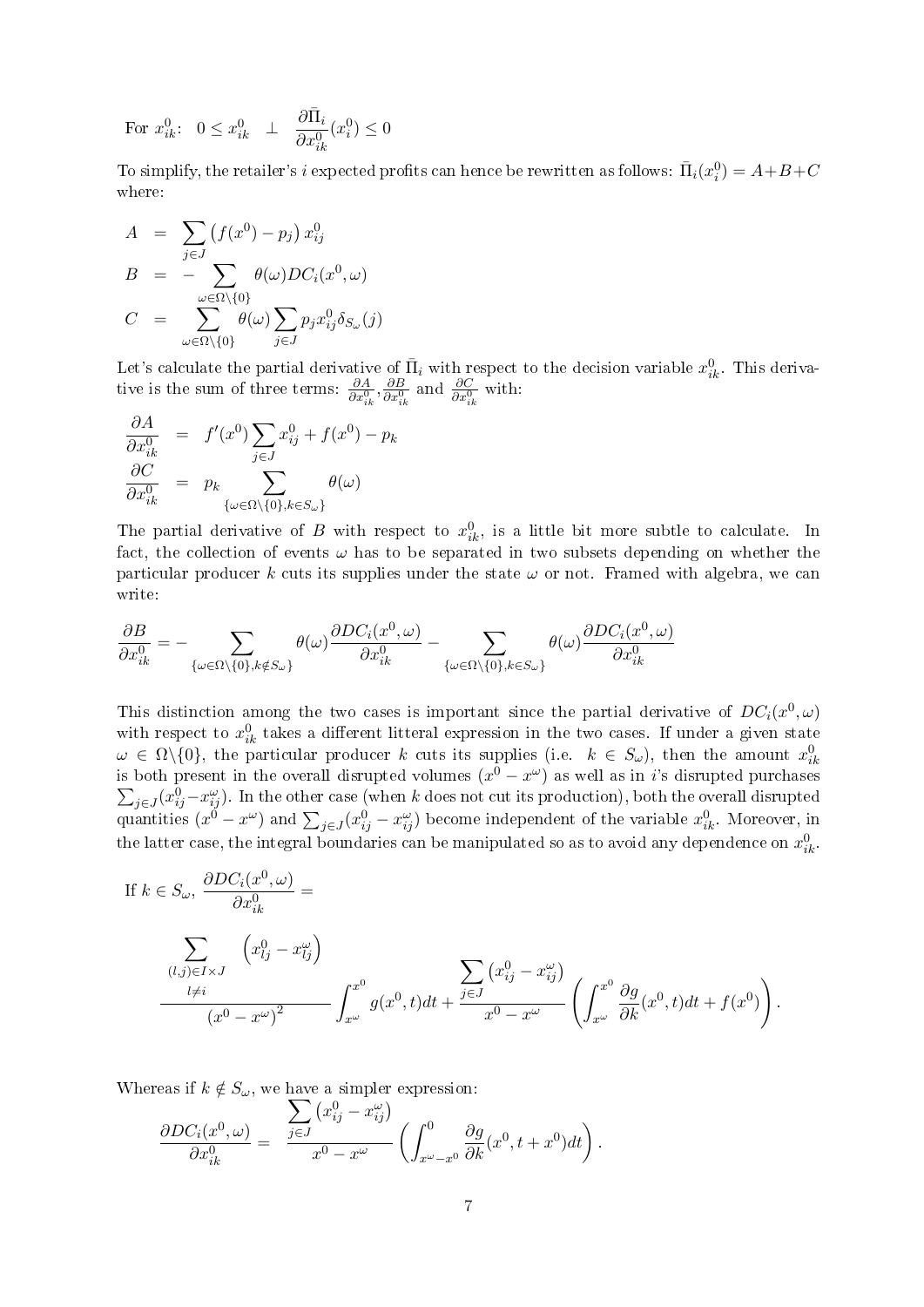## 3 Some illustrations based on an iso-elasticity assumption

The framework at hand seems suitable to capture the key elements of some of the situations observed in the European natural gas industry. To illustrate this capability, it is worthwhile to choose a particular functional form for the long- and short-term inverse demands. In this section, we present some illustrations based on an iso-elasticity assumption for both the short-run and the long-run inverse demand functions. The long-run (respectively short-run) price elasticity is named  $\epsilon_0$  (respectively  $\epsilon_1$ ).

#### 3.1 The model at hand

Here we suppose that  $f(x) = ax^{-\frac{1}{\epsilon_0}}$  where a is a constant parameter and  $g(x,t) = ax^{\frac{1}{\epsilon}}t^{-\frac{1}{\epsilon_1}}$ where  $\epsilon$  is a parameter defined so that

$$
\forall x \in \mathbb{R} \quad g(x, x) = f(x)
$$

Thus, we have

$$
\frac{1}{\epsilon} = \frac{1}{\epsilon_1} - \frac{1}{\epsilon_0}
$$

We also assume that the long-run inverse demand is more elastic than the short-run one, i.e.  $\epsilon_0 > \epsilon_1$ .

After some algebraic developments, we derive the KKT conditions for each retailer i:

$$
\forall k \in J, \ \ 0 \le x_{ik}^0 \ \bot(\alpha + \beta + \gamma + \eta) \le 0
$$

where

$$
\alpha = x^{0} - \frac{1}{\epsilon_{0}}x_{i}^{0}
$$
\n
$$
\beta = -p_{k} (1 - \Theta(k)) \frac{x^{0} \left(1 + \frac{1}{\epsilon_{0}}\right)}{a}
$$
\n
$$
\gamma = -x^{0\left(\frac{1}{\epsilon_{1}}\right)} \frac{\epsilon_{1}}{\epsilon_{1} - 1} \frac{1}{\epsilon} \sum_{\omega \in \Omega} \theta(\omega) \frac{x_{i}^{0} - x_{i}^{\omega}}{x^{0} - x^{\omega}} \left(x^{0\left(-\frac{1}{\epsilon_{1}} + 1\right)} - x^{\omega\left(-\frac{1}{\epsilon_{1}} + 1\right)}\right)
$$
\n
$$
-x^{0\left(\frac{1}{\epsilon_{1}} + 1\right)} \sum_{\omega \in \Omega \setminus k \notin S_{\omega}} \theta(\omega) \frac{x_{i}^{0} - x_{i}^{\omega}}{x^{0} - x^{\omega}} \left(x^{0\left(-\frac{1}{\epsilon_{1}}\right)} - x^{\omega\left(-\frac{1}{\epsilon_{1}}\right)}\right)
$$
\n
$$
\eta = -x^{0\left(\frac{1}{\epsilon_{1}} + 1\right)} \sum_{\substack{\epsilon_{1} \\ \epsilon_{1} = 1}} \sum_{\substack{\omega \in \Omega \setminus k \in S_{\omega} \\ \omega \in \Omega \setminus k \in S_{\omega}}} \theta(\omega) \frac{(x^{0} - x^{\omega}) - (x_{i}^{0} - x_{i}^{\omega})}{(x^{0} - x^{\omega})^{2}} \left(x^{0\left(-\frac{1}{\epsilon_{1}} + 1\right)} - x^{\omega\left(-\frac{1}{\epsilon_{1}} + 1\right)}\right)
$$

Here,  $\Theta(k)$  is simply  $\sum_{\{\omega \in \Omega, k \in S_\omega\}} \theta(\omega)$ , the overall probability that producer k cuts its supplies.

This setting allows us to study some interesting situations observed in the European natural gas industry. The coming subsections present some of these simple case studies.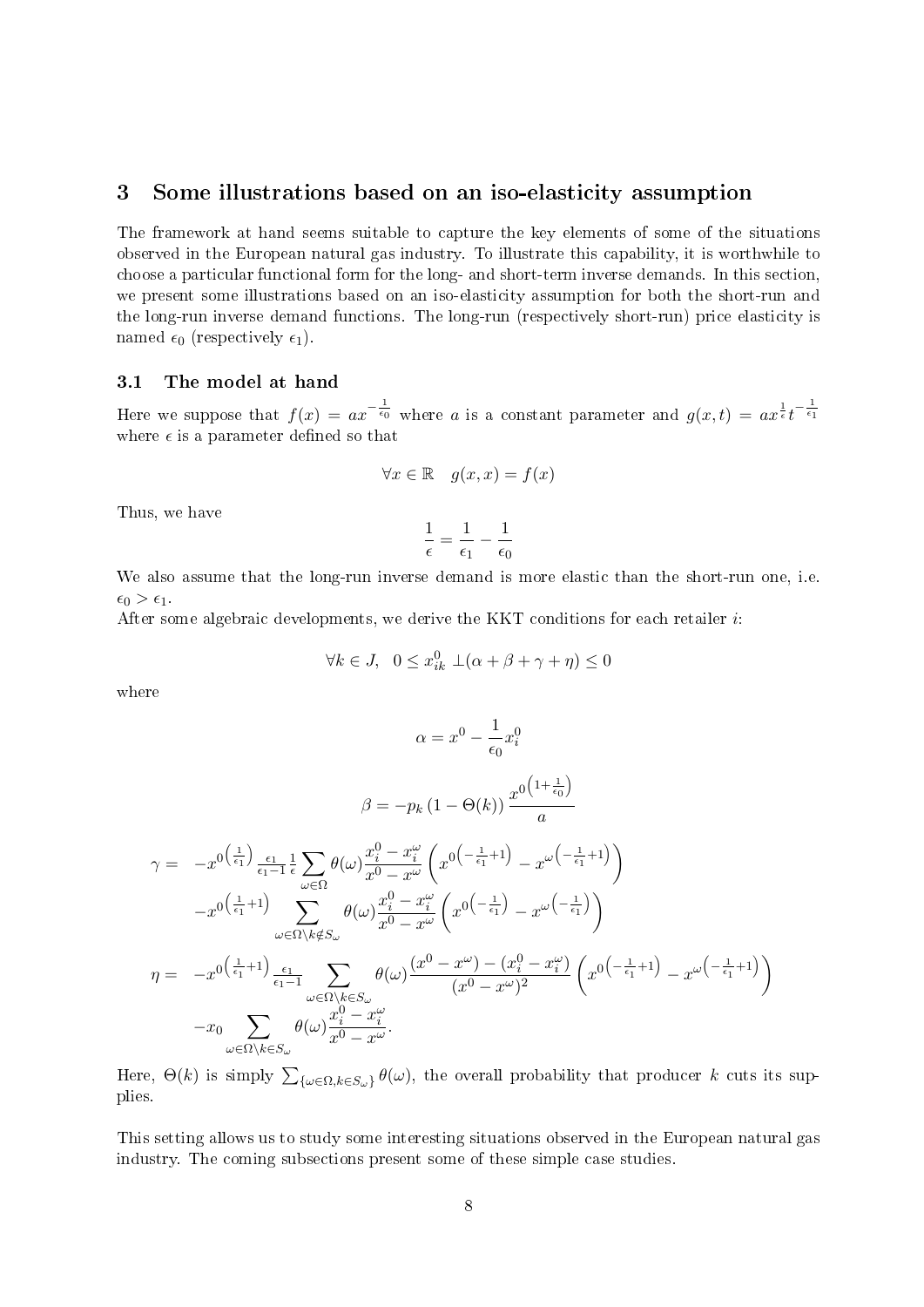#### 3.2 Example 1: The German situation

Hoel and Strøm (1987) were the first to analyze the diversification issue in Continental Europe before the liberalization reforms described earlier. But even if we limit ourselves to the situation observed during the mid-1980, there could be some doubt of the ability of this model to fully represent the situation observed in the Federal Republic of Germany (FRG) - the largest gas importing country in Europe at that time. In Hoel and Strøm (1987), a representative gas buyer decides jointly its purchase of gas and its long-run capacity level so as to maximize the expected utility of gas consumption net of the purchaser cost of buying gas. Such an argument seemed reasonnable for countries where price regulation consciously limited the profitability of monopoly importers. And it was the case for Distrigaz in Belgium or Gaz de France (Radetzki,1992, p.99). But in the FRG, Ruhrgas  $AG$  - a privately-owned firm - was not explicitly regulated and earned comfortable profits<sup>8</sup>. As mentioned above, these early models posited a quasi-virtuous behavior for the importer; an assumption that hardly captures Ruhrgas's past behavior<sup>9</sup>. A profit-maximizing behavior looks more appropriate to model Ruhrgas at that time.

In the following, we study the decisions made by Ruhrgas in the early-1970 regarding future imports planned for the 1980. At that time, Rurhgas knew that the small volumes of natural gas produced in the FRG and the much larger volumes of gas imported from the Netherlands would be unsufficient to serve the future demand. Those volumes had already been purchased under pre-existing long-term bilateral aggreements and were considered as both known and fixed in the coming decade. Thus, imports from two ressource-rich countries - Norway and the USSR - had to be considered to serve this future demand. Here, we assume perfect foresight and apply the previous model to analyze Ruhrgas's decision. Ruhrgas's objective was to select its import policy so as to maximize its expected profit for a typical year in the 1980.

We assume that there is only one large retailer,  $I = \{1\}$ . For simplicity, the index  $i = 1$  is dropped in the following formulas. The volumes coming from either the Netherlands or the local FRG production are assumed to be kept constant whatever the circumstances and are simply named l. The supplies from these two sources located within the EEC were perceived as secure. Both are thus characterized by a zero probability of a disruption. Hence, the Ruhrgas decision can be simplified as choosing the imported volumes  $(x_i)_{i\in J}$  from a set of two sources  $J = \{1, 2\}$ where Norway is indexed 1 and the USSR is indexed 2. We assume that both for Norway and the USSR, there is a non-negligible risk of disruptive behavior. We denote by  $\theta_1$  (respectively  $\theta_2$ ) the disruption probability of Norway (respectively the USSR) and  $p_1$ ,  $p_2$  the prices charged by these producers. For Ruhrgas, the optimization problem is:

Max  $\bar{\Pi}(x_1, x_2)$ s.t.  $x_1 \ge 0$   $x_2 \ge 0$ 

where

 $8Ruhrgs$  returned a net profit of between 16% and 19% of its own capital between 1984 and 1988. Those profit levels were particularly comfortable compared to those exhibited by both Distrigas and Gaz de France (Radetzki, 1992, p.99).

<sup>9</sup>Ruhrgas's prices were so high at that time that BASF - the largest gas user in Germany - decided to actively search alternative supplies to bypass the monopoly. This situation led BASF to create an alternative gas retailer, Wingas (established as a joint-venture with the Russian Gazprom), and led them to play a major role in the construction of an import infrastructure between Russia and Germany (Victor and Victor, 2006).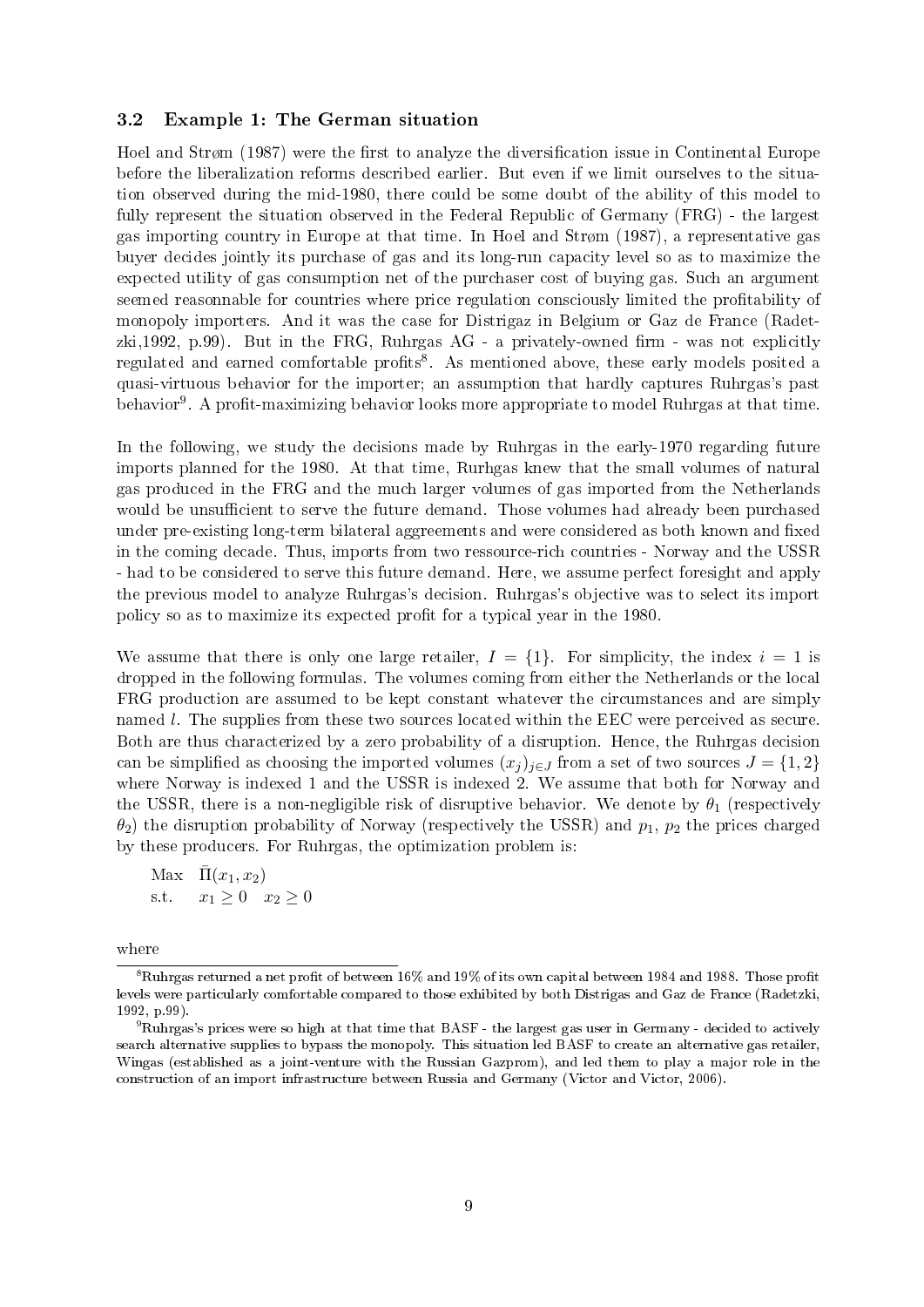$$
\overline{\Pi}(x_1, x_2) = f(x_0 + l)(x_0 + l) - p_1 x_1 - p_2 x_2 - \theta_1 (1 - \theta_2) \int_{x_2 + l}^{x_0 + l} g(x_0, t) dt
$$

$$
-\theta_2 (1 - \theta_1) \int_{x_1 + l}^{x_0 + l} g(x_0, t) dt - \theta_1 \theta_2 \int_{l}^{x_0 + l} g(x_0, t) dt
$$

$$
+\theta_1 (1 - \theta_2) p_1 x_1 + \theta_2 (1 - \theta_1) p_2 x_2 + \theta_1 \theta_2 (p_1 x_1 + p_2 x_2)
$$

 $x_1$  (resp.  $x_2$ ) is the quantity bought by the retailer from Norway (resp. the USSR) and  $x_0 =$  $x_1 + x_2$ . The local production costs are assumed to be well-known. Hence, the variable l is not a decision variable. In the iso-elasticity context, we can calculate easily  $\Pi(x_1, x_2)$ .

$$
\overline{\Pi}(x_1, x_2) = \mu(x_0 + l)^{-\frac{1}{\epsilon_0}+1} + \nu(x_0 + l)^{\frac{1}{\epsilon}} \left(\theta_1(1-\theta_2)(x_2 + l)^{-\frac{1}{\epsilon_1}+1} + \theta_2(1-\theta_1)(x_1 + l)^{-\frac{1}{\epsilon_1}+1} + \theta_1\theta_2l^{-\frac{1}{\epsilon_1}+1}\right) - (1-\theta_1)p_1x_1 - (1-\theta_2)p_2x_2
$$
\n(1)

where

$$
\mu = a \left( 1 - (\theta_1 + \theta_2 - \theta_1 \theta_2) \frac{\epsilon_1}{\epsilon_1 - 1} \right)
$$

$$
\nu = a \frac{\epsilon_1}{\epsilon_1 - 1}.
$$

We can demonstrate that the profit is a concave function of the variables  $x_1$  and  $x_2$ . Hence the existence and uniqueness of the solution is guaranteed.

The profit's gradient depends on the variables as follows:

$$
\frac{\partial \bar{\Pi}}{\partial x_1}(x_1, x_2) = \left(1 - \frac{1}{\epsilon_0}\right) \mu(x_0 + l)^{-\frac{1}{\epsilon_0}} \n+ \frac{\nu}{\epsilon}(x_0 + l)^{\frac{1}{\epsilon}-1} \left(\theta_1(1 - \theta_2)(x_2 + l)^{-\frac{1}{\epsilon_1}+1} + \theta_2(1 - \theta_1)(x_1 + l)^{-\frac{1}{\epsilon_1}+1} + \theta_1\theta_2 l^{-\frac{1}{\epsilon_1}+1}\right) \n+ \nu(x_0 + l)^{\frac{1}{\epsilon}} \left(1 - \frac{1}{\epsilon_1}\right) \theta_2(1 - \theta_1)(x_1 + l)^{-\frac{1}{\epsilon_1}} - (1 - \theta_1)p_1 \n\frac{\partial \bar{\Pi}}{\partial x_2}(x_1, x_2) = \left(1 - \frac{1}{\epsilon_0}\right) \mu(x_0 + l)^{-\frac{1}{\epsilon_0}} \n+ \frac{\nu}{\epsilon}(x_0 + l)^{\frac{1}{\epsilon}-1} \left(\theta_1(1 - \theta_2)(x_2 + l)^{-\frac{1}{\epsilon_1}+1} + \theta_2(1 - \theta_1)(x_1 + l)^{-\frac{1}{\epsilon_1}+1} + \theta_1\theta_2 l^{-\frac{1}{\epsilon_1}+1}\right) \n+ \nu(x_0 + l)^{\frac{1}{\epsilon}} \left(1 - \frac{1}{\epsilon_1}\right) \theta_1(1 - \theta_2)(x_2 + l)^{-\frac{1}{\epsilon_1}} - (1 - \theta_2)p_2.
$$

We cannot find simple analytical expressions of the optimal imports  $x_1$  and  $x_2$  to guarantee a maximum benefit for the German company. Hence, we have to use numerical means to solve our two dimensional problem. Let's assume for instance that  $\theta_1 = 0$ , which is to say that the Norwegian supply is secure and  $\theta_2 > 0$ . We can derive in this situation simple conditions that ensure the equilibrium gas amount to be  $x_1^{eq} > 0$  and  $x_2^{eq} = 0$ . In that situation, using the KKT theorem, we can derive that:

$$
(x0 + l)eq = (x1 + l)eq
$$

$$
\frac{\partial \bar{\Pi}}{\partial x_1} (x_1^{eq}, x_2^{eq}) = 0
$$

$$
\frac{\partial \Pi}{\partial x_2} (x_1^{eq}, x_2^{eq}) \le 0.
$$

Hence, we can calculate  $x_1^{eq}$  $_1^{eq}$  and find conditions on the parameters  $\theta_2$ ,  $p_1$  and  $p_2$  so that  $x_2^{eq} = 0$ :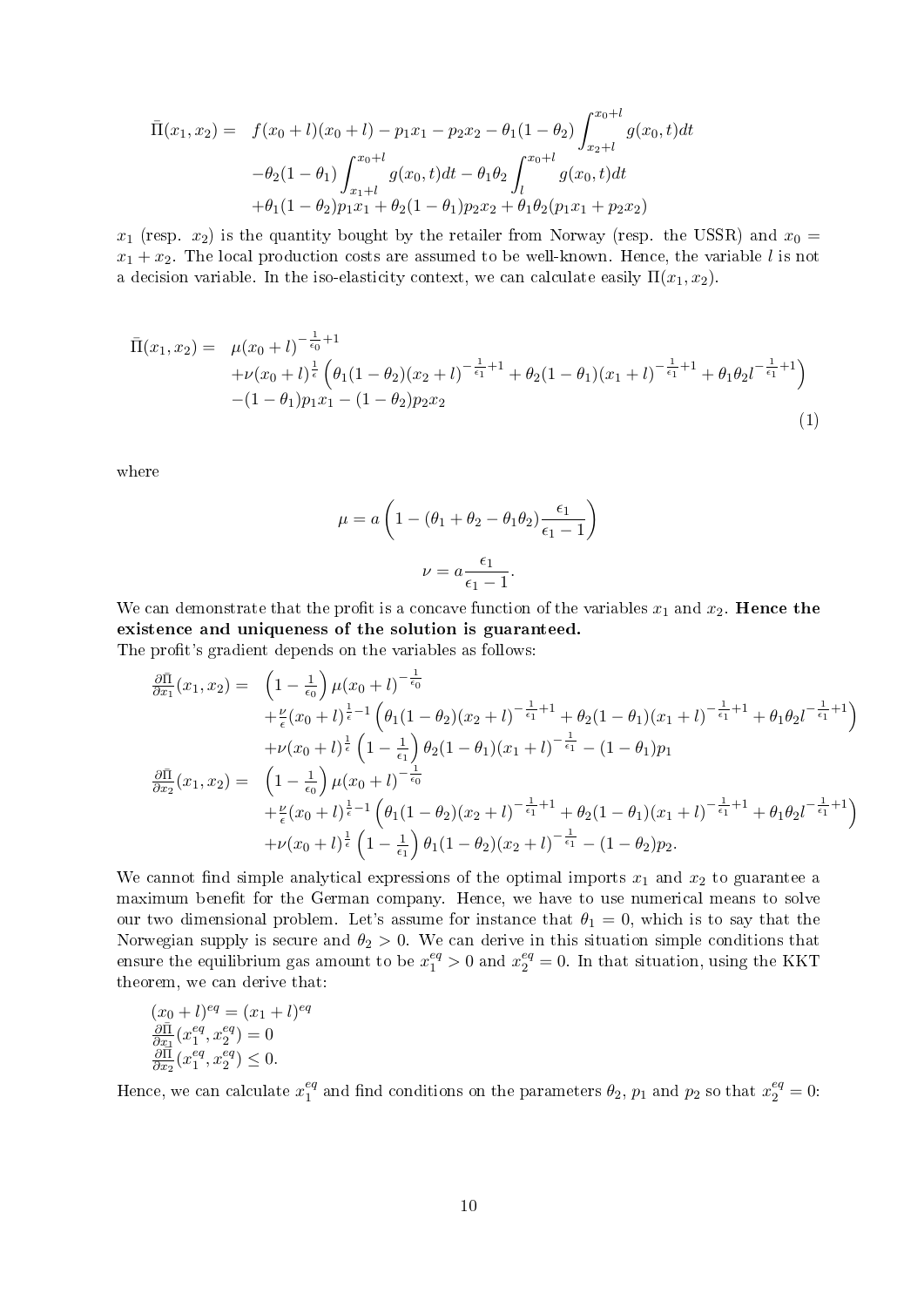$$
x_1^{eq} + l = \left(\frac{p_1}{a\left(1 - \frac{1}{\epsilon_0}\right)}\right)^{-\epsilon_0}
$$

$$
l \le \left(\frac{p_1}{a\left(1 - \frac{1}{\epsilon_0}\right)}\right)^{-\epsilon_0}
$$

$$
(1 - \theta_2) \left(p_1 - p_2 \left(1 - \frac{1}{\epsilon_0}\right)\right) \le \frac{p_1}{\epsilon_0}
$$

Therefore, if the Norwegian supply is assumed to be secure and the local demand such as  $l \leq$  $\begin{pmatrix} p_1 \\ p_2 \end{pmatrix}$  $a\left(1-\frac{1}{\epsilon_0}\right)$  $\bigwedge^{-\epsilon_0}$ , no Soviet gas is to be brought to FRG if (and only if)  $p_2 > \frac{p_1}{1-z}$  $\frac{1}{1-\frac{1}{\epsilon_0}}$ the Soviet Gas is too expensive or  $p_2 \leq \frac{p_1}{1-p_2}$  $\frac{p_1^{(1)}-p_1^{(2)}}{1-\frac{1}{\epsilon_0}}$  and  $\theta_2 > \theta_2^{lim} = 1 - \frac{p_1^{(2)}}{\epsilon_0 \left(p_1-p_2\right)}$  $\frac{p_1}{\epsilon_0\left(p_1-p_2\left(1-\frac{1}{\epsilon_0}\right)\right)}$  the Soviet supply is too risky.

We can now run some numerical simulations for a given set of values for the problem's parameters. Here, the following values were used:  $\epsilon_0 = 1.2$ ,  $\epsilon_1 = 0.3$ ,  $a = 10$  and  $l = 0.04$  in arbitrary units. The values of the long- and short-run elasticities are those used in Manne et al. (1986).

Figure 1 gives the evolution of  $\theta_2^{lim}$  over the Norwegian gas price  $p_1$  for  $p_2 = 5$  in arbitrary units. This function increases with the price  $p_1$ , for it may become interesting to buy risky gas if the secure one becomes very expensive.



Figure 1: Evolution of  $\theta_2^{lim}$  over  $p_1$  (arbitrary unit).  $p_2 = 5$  (arbitrary unit),  $\theta_1 = 0$ .

Figure 2 gives the evolution of the amounts  $x_1^{eq}$  $i_1^{eq}$  and  $x_2^{eq}$  $e^q_2$  over  $\theta_2$  for  $p_1 = 6$ ,  $p_2 = 2$ , in arbitrary units.  $\theta_1$  takes the value 0.

For  $\theta_1 = 0$ , we notice that if the probability of a Soviet disruption remains moderate  $(\theta_2 < 0.12)$ . then the Soviet gas becomes attractive and has a higher share in the Ruhrgas supply mix. Whereas, if  $\theta_2 > 0.12$ , the cost of the possible disruptions induces a relative shift towards the Norwegian gas and the Soviet gas becomes too risky  $(x_2^{eq} = 0)$ . In that situation, the amount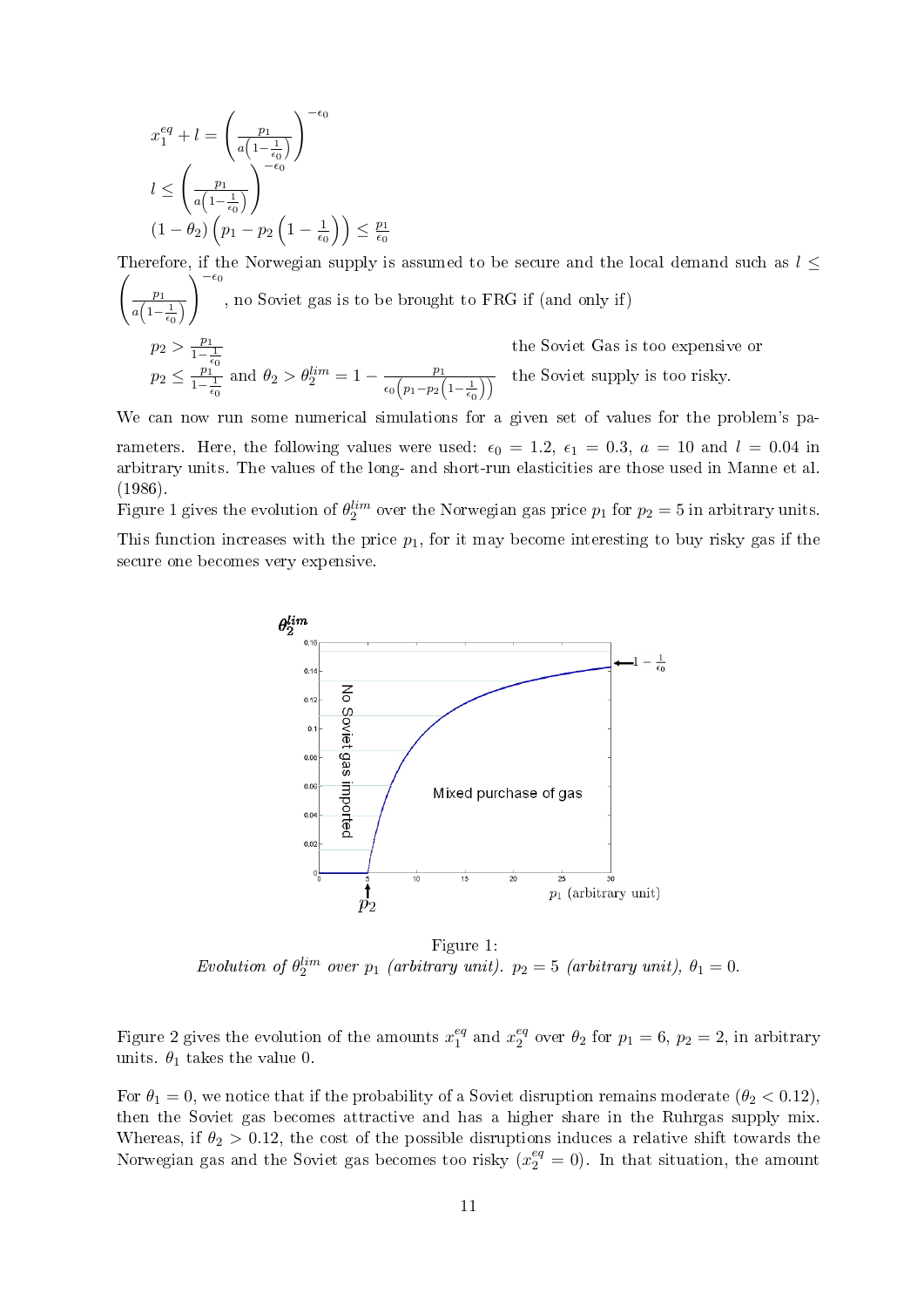

Figure 2: Evolution of  $x_1^{eq}$  $_{1,2}^{eq}$  over  $\theta_2$  (arbitrary unit).  $p_1 = 6, p_2 = 2, \theta_1 = 0$  or 0.1.

bought from Norway no longer depends on the disruption probability  $\theta_2$ .

Figure 3 represents the dependance of the gas price in the FRG market on the disruption probability of the Soviet gas  $\theta_2$  for  $\theta_1 = 0$ ,  $p_1 = 6$ , and  $p_2 = 2$ .



Figure 3: Evolution of the price over  $\theta_2$  (arbitrary units).  $p_1 = 6$ ,  $p_2 = 2$ ,  $\theta_1 = 0$ .

Obviously, the price charged by the retailer increases with  $\theta_2$  to balance the possible impact of any gas disruption and reduce its inherent costs. Besides, for  $\theta_2 > 0.12$ , the retailer buys no more gas from the USSR and there is in that case, no risk of disruption. Hence, the price in the market no longer depends on  $\theta_2$ . However, one can wonder whether it would be better for Ruhrgas to deal with risky producers if their selling price is low. Therefore, it may be interesting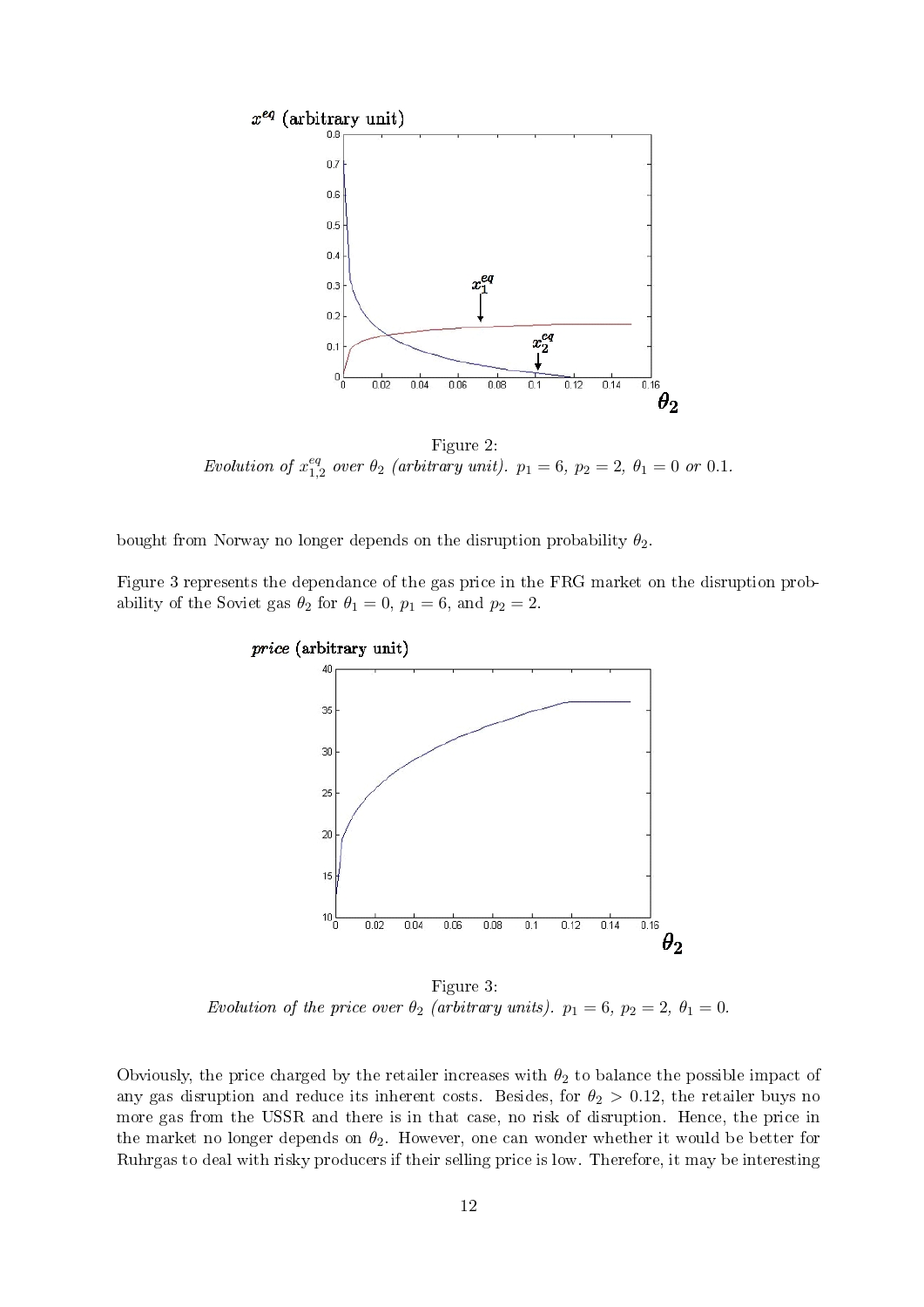to study the impact of disruption on the retailer's profit and on the social welfare observed in the FRG. The social welfare obtained in West Germany  $W_{FRG}$  can be measured as the sum of the surplus obtained by the German consumers  $S_c$  and the profit obtained by the sole retailer:

$$
W_{FRG}(x_1, x_2) = S_c(x_1, x_2) + \bar{\Pi}(x_1, x_2)
$$

where the consumers surplus is :

$$
S_c(x_1, x_2) = \int_0^{x_0 + l} f(t)dt - f(x_0 + l)(x_0 + l)
$$
\n(2)

Therefore:

$$
W_{FRG}(x_1, x_2) = a \frac{1}{\epsilon_0 - 1} (x_0 + l)^{1 - \frac{1}{\epsilon_0}} + \bar{\Pi}(x_1, x_2).
$$

The shipper's profit is given by expression  $(1)$ .

Figure 4 shows how the trader's profit and the social welfare evolve with  $\theta_2$  when  $p_1 = 6$ ,  $p_2 = 2$ (arbitrary units) and  $\theta_1 = 0$ .



Figure 4: Evolution of the profit and social welfare over  $\theta_2$  (arbitrary unit).  $p_1 = 6$ ,  $p_2 = 2$  (arbitrary units),  $\theta_1 = 0$ .

The profit decreases with the disruption probability which suggests that it is better for the trader to deal with secure gas suppliers. This preference is also suitable for the consumer: the social welfare decreases with the disruption probability.

It is now time to make a comparison between our model and the situation studied in Manne and al.  $(1986)$ . In their paper, they described Ruhrgas as a social welfare-maximizing firm. We can easily study this situation in our iso-elasticity framework: the retailer optimization program is given as follows:

Max 
$$
W_{FRG}(x_1, x_2) = \frac{a}{\epsilon_0 - 1} (x_0 + l)^{1 - \frac{1}{\epsilon_0}} + \overline{\Pi}(x_1, x_2)
$$
  
s.t.  $x_1 \ge 0, x_2 \ge 0$   
 $\overline{\Pi}(x_1, x_2) \ge 0.$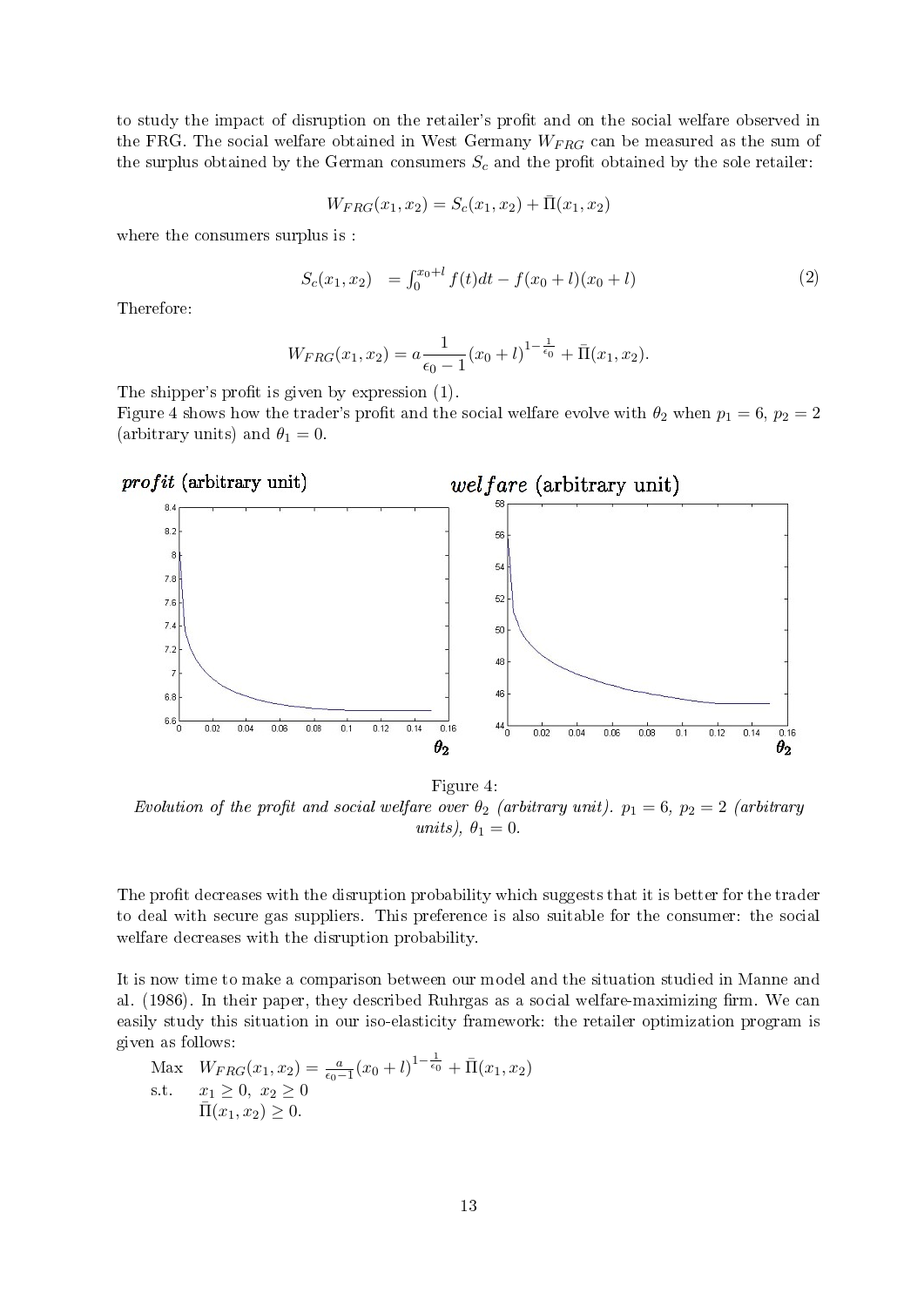

Figure 5:

Evolution of the profit and social welfare over  $\theta_2$  (arbitrary unit).  $p_1 = 6$ ,  $p_2 = 2$  (arbitrary units),  $\theta_1 = 0$ , welfare-maximizing agent.

Figure 5 gives the evolution of Ruhrgas's profit  $\bar{\Pi}$  and the social welfare  $W_{FRG}$  over the Russian disruption probability  $\theta_2$ . Here, we notice that the retailer's profit is always equal to 0 and social welfare decreases with the disruption probability. Therefore, since it is known that Ruhrgas earned a significant profit in the 80s (Radetzki, 1992), it is more reasonable to model its behavior as a profit-maximizing firm, as we did thanks to our study.

Figure 6 gives the evolutions of the equilibrium quantities  $x_1^{eq}$  $i_1^{eq}$  and  $x_2^{eq}$  $\frac{eq}{2}$  over the disruption probability  $\theta_2$  in the social welfare maximizer framework. The main difference one can notice in comparison to the profit-maximizing situation is that there is no threshold effect. Indeed, there is always some risky gas which is imported even if the disruption probability is high. However  $x_2^{eq}$  $_2^{eq}$  decreases with  $\theta_2$ .

An interesting lesson can be derived from this analysis: the import behavior of a tightly regulated monopoly significantly differs from the one chosen by a profit-maximizing one.

#### 3.3 Example 2: The Bulgarian situation

During the Russo-Ukrainian gas dispute of January 2009, the transit of Russian gas to Europe was cut for nearly two weeks. By far the most serious consequences were observed in the Balkans where some countries experienced an emergency situation, with parts of the populations unable to heat their homes<sup>10</sup>. On top of the intense emotion created by this quasi humanitarian crisis, this event reactivated a debate on the regulatory reforms needed for those countries.

In the Balkans, the regulatory framework of the natural gas industry is undergoing radical reforms with the aim of implementing the EU legislation on energy and competition<sup>11</sup>. A separation between regulated infrastructure-related activities and retail activities similar to the one currently at work in Western Europe is expected.

 $10$ An early description of these consequences can be found in Pirani et al. (2009, p. 53-56)

 $11$ This is the explicit goal of the Southeast Europe Energy Community Treaty that came into force on July 1, 2006.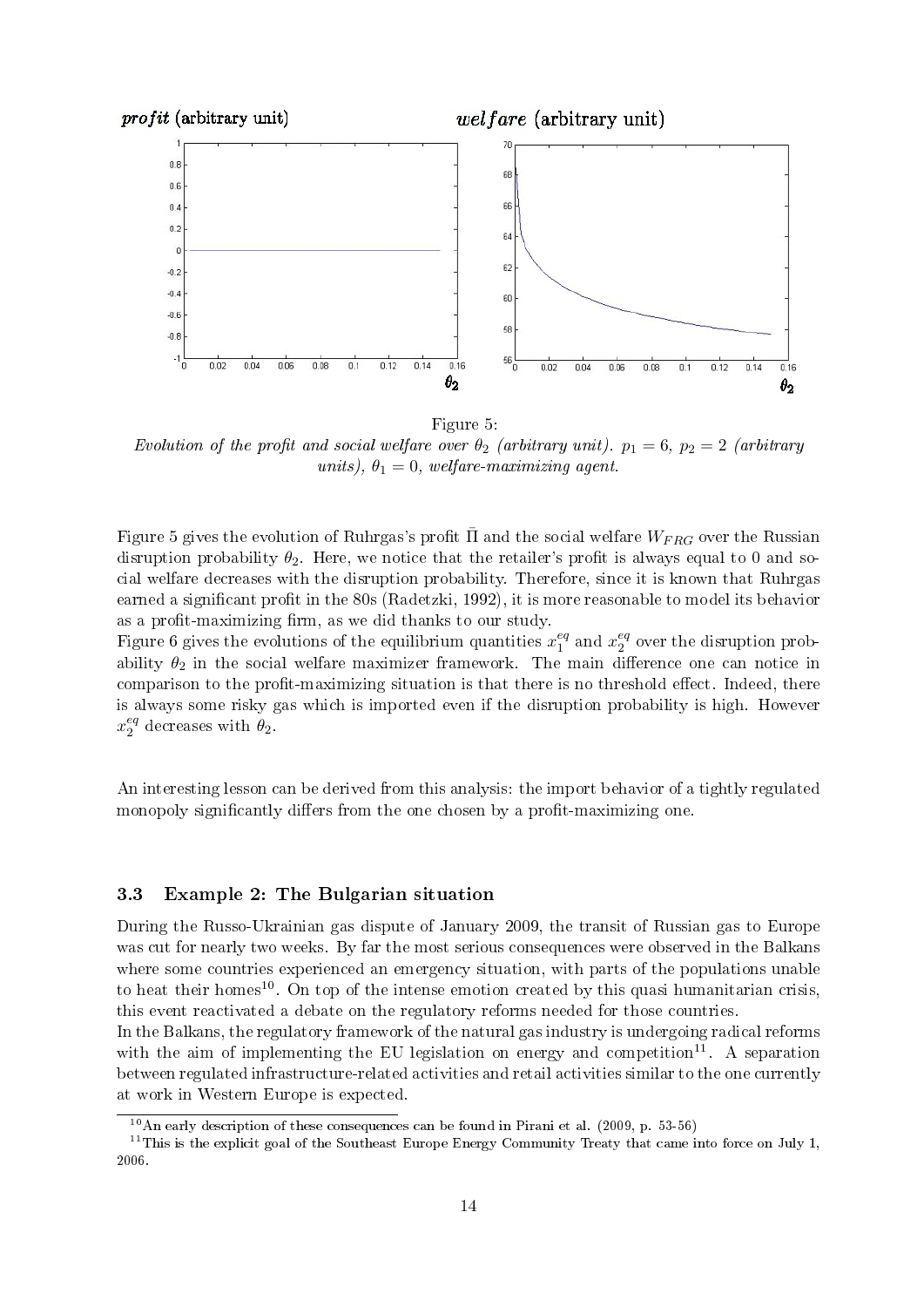

Figure 6: Evolution of the  $x_1^{eq}$  $_1^{eq}$  and  $x_2^{eq}$  $e_2^{eq}$  over  $\theta_2$  (arbitrary unit).  $p_1 = 6$ ,  $p_2 = 2$  (arbitrary units),  $\theta_1 = 0$ , welfare-maximizing agent.

Some pertinent insights for the natural gas market can be obtained from our model. Until now, the Bulgarian gas industry was dominated by Bulgargaz Plc, the state-owned gas company, which holds a monopoly on the transmission and distribution of natural gas throughout the country. There is currently an increasing concern about potential threats to the security of gas supply for this country in the coming decade. In fact, Bulgaria is characterized by a huge dependence upon imports from a single large supplier (Russia) and the country's gas demand is expected to grow strongly alongside its economic transition. As a result, there is a sound debate about the possibility of creating new imports infrastructures that would connect Bulgaria and other Southeast European countries to new sources of gas located either in the Caspian area or in Western Europe (e.g. Lise and al., 2008). Given the huge uncertainties attached to these projects. it is worthwhile to consider a benchmark scenario based on a continuing total dependence on Russian imports.

Thanks to the previous model, this case is relatively easy to analyze as follows. Here, we assume that  $n$  retailers are competing to serve the Bulgarian gas market. These firms have a reduced choice and can only purchase their gas from a unique producer: Gazprom, the Russian gas company. Hence, with our notations, the sets I and J are  $I = \{1, 2, ..., n\}$  and  $J = \{1\}$ . Let's denote by  $x_i$  the amount of natural gas bought by the firm i.  $x^0$  denotes also the total quantity sold by the producer  $x^0 = \sum_{i=1}^n x_i$  and  $\theta$  the probability that Russia cuts its production, either for technical, economical or political reasons. The price charged by the producer is  $p$ , the elasticities values for the short and long-run demands are respectively  $\epsilon_1 = 0.3$  and  $\epsilon_0 = 1.2$  <sup>12</sup>. Besides, we give arbitrary values for the other exogeneous parameters:  $a = 1$  and  $p = 1$  in arbitrary units. We assume that in case of disruption, there are some "force majeure" provisions that allow the import of gas from neighboring countries. We will denote by  $c$  this minimum gas quantity in Bulgaria in case of disruption. The maximization problem can thus be written for each firm  $i$ :

<sup>&</sup>lt;sup>12</sup>The review of empirical studies presented in Hoel and Strøm (1987) supports this assumption of an elasticity value greater than one for the long-run price elasticity of the natural gas demand in a European country.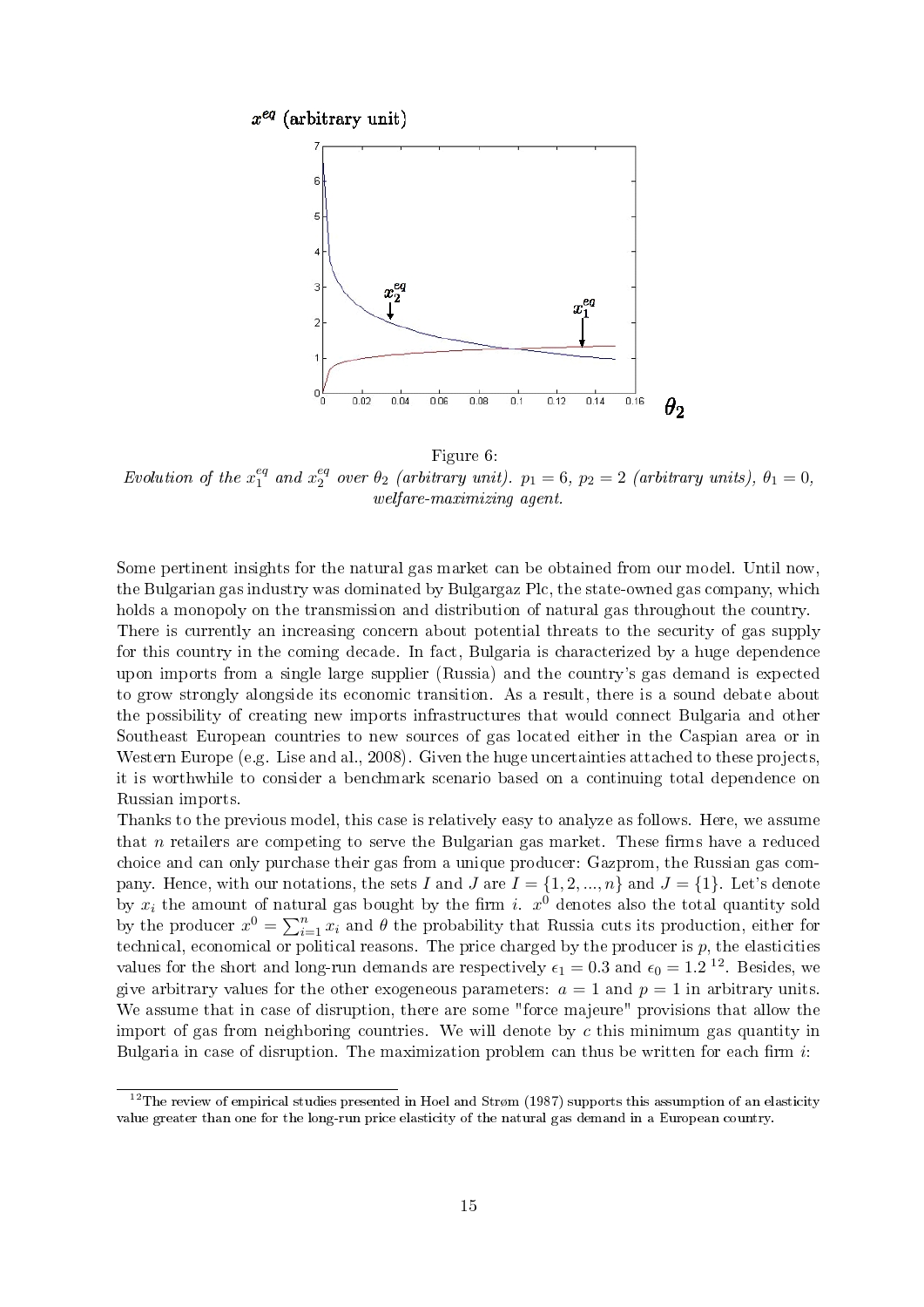Max 
$$
(f(x_0) - p)x_i - \theta \frac{x_i}{x_0} \int_c^{x_0} g(x_0, t) dt + \theta px_i
$$
  
s.t.  $x_i \ge 0$  (3)

We denote by  $\Pi$  each firm's profit:  $\Pi(x_i) = (f(x_0) - p)x_i - \theta \frac{x_i}{x_0}$  $\overline{x_0}$  $\int_0^x$ c  $g(x_0,t)dt + \theta px_i.$ Assuming that the natural gas demand takes an isoelastic functional form, we have

$$
\Pi(x_i) = ax_0^{-\frac{1}{\epsilon_0}} x_i \left( 1 - \theta \frac{\epsilon_1}{\epsilon_1 - 1} \right) + \theta a \frac{\epsilon_1}{\epsilon_1 - 1} c^{-\frac{1}{\epsilon_1} + 1} x_i x_0^{\frac{1}{\epsilon} - 1} - p(1 - \theta) x_i
$$

We can demonstrate that the function  $\Pi(x_i, x_j, j \neq i)$  where the variable is  $x_i$  and  $x_j$ ,  $j \neq i$  are considered constant is concave. The existence and uniqueness of an optimum for each firm is thus guaranteed.

To simplify our expressions, we call

$$
\alpha = a \left( 1 - \theta \frac{\epsilon_1}{\epsilon_1 - 1} \right)
$$

$$
\beta = \theta a \frac{\epsilon_1}{\epsilon_1 - 1} c^{-\frac{1}{\epsilon_1} + 1}
$$

The first order calculations give:

$$
\frac{\partial \Pi}{\partial x_i}(x_i) = \alpha x_0^{-\frac{1}{\epsilon_0} - 1} \left( x_0 - \frac{x_i}{\epsilon_0} \right) + \beta x_0^{\frac{1}{\epsilon} - 2} \left( x_0 + \left( \frac{1}{\epsilon} - 1 \right) x_i \right) - p(1 - \theta) \tag{4}
$$

Market transparency is an inherent assumption to our model (i.e. we assume that the  $n$  retailers have the same knowledge of the market in terms of prices and probability of disruption). Furthermore, mathematically speaking, we notice that the optimization problem 3 is symmetric for all the retailers. Consequently, we can already predict that the Nash-Cournot equilibrium is reached when all the amounts  $x_i$  are equal. Hence, let's call  $x_{eq}$  the equilibrium quantity bought by each retailer and use the first order condition to find it. We can deduce an implicit equation that gives  $x_{eq}$  from expression 4:

$$
\alpha n^{-1-\frac{1}{\epsilon_0}} \left( n - \frac{1}{\epsilon_0} \right) x_{eq}^{-\frac{1}{\epsilon_0}} + \beta n^{\frac{1}{\epsilon} - 2} \left( \frac{1}{\epsilon} - 1 + n \right) x_{eq}^{\frac{1}{\epsilon} - 1} - (1 - \theta) p = 0 \tag{5}
$$

Actually, it is not possible to find general analytical expressions of the solution for 5. We will use numerical means to solve it. However, we can already predict that equation 5 has a unique solution. Indeed,  $\forall n \in \mathbb{N}^*$  the function

$$
g_n: x \longrightarrow \alpha n^{-1-\frac{1}{\epsilon_0}} \left( n - \frac{1}{\epsilon_0} \right) x^{-\frac{1}{\epsilon_0}} + \beta n^{\frac{1}{\epsilon}-2} \left( \frac{1}{\epsilon} - 1 + n \right) x^{\frac{1}{\epsilon}-1} - (1 - \theta)p
$$

is strictly decreasing on  $\mathbb{R}^*_+$  and realizes a bijection from  $\mathbb{R}^*_+$  to  $\mathbb{R}$ .

If we assume that an equilibrium is possible, we can calculate the price of the product in the market and study its dependence on the disruption probability  $\theta$  and the number of retailers n.

$$
price = a(nx_{eq})^{-\frac{1}{\epsilon_0}}
$$

Figure 7 gives the evolution of the natural gas price in the market, over the number of retailers n, for  $\theta = 0.15$  and  $c = 0.4$  in arbitrary units.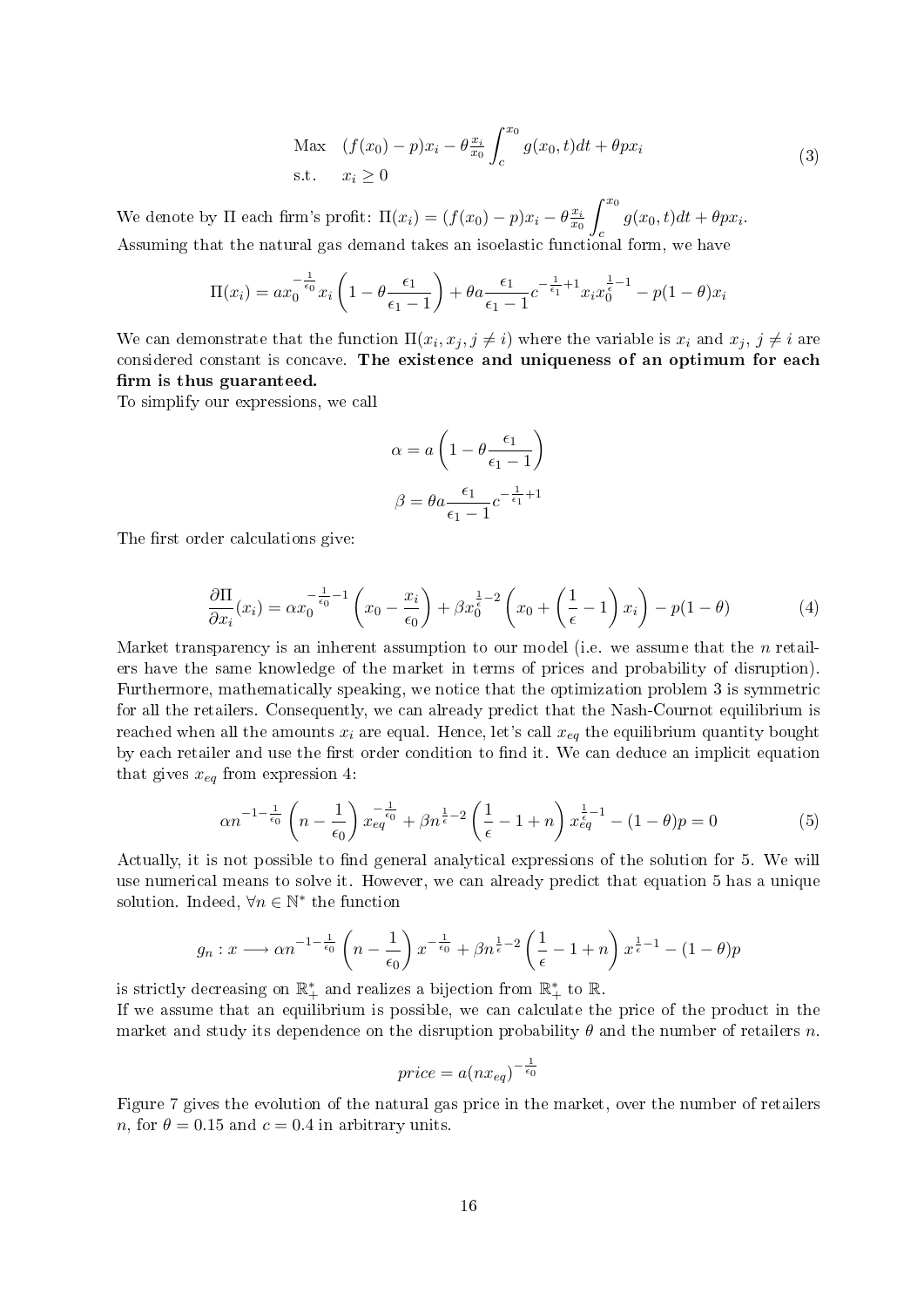

Figure 7: Evolution of the gas price in the market over n.  $\theta = 0.15$ , and  $c = 0.4$  in an arbitrary unit.

As expected, the price decreases with the number of retailers as stringent competition leads to cheaper products and smaller profits. We notice that the price converges towards a finite value  $p_{\infty}$ , that can be calculated. For this purpose, we need to study the convergence of the sequence  $nx_{eq}(n)$  when  $n \longrightarrow \infty$ . Let's denote  $\rho_n = nx_{eq}(n)$ . Using equation 5 we deduce that  $\rho_n$  is the unique solution of

$$
f_n(\rho_n) = \alpha \left(1 - \frac{1}{n\epsilon_0}\right) \rho_n^{-\frac{1}{\epsilon_0}} + \beta \left(\frac{\frac{1}{\epsilon} - 1}{n} + 1\right) \rho_n^{\frac{1}{\epsilon} - 1} - (1 - \theta)p = 0
$$

Let's call  $f$  the function:  $\mathbb{R}^*_+ \longrightarrow R$ 

$$
f: x \longrightarrow \alpha x^{-\frac{1}{\epsilon_0}} + \beta x^{\frac{1}{\epsilon}-1} - (1-\theta)p
$$

f is a decreasing function and realizes a bijection from  $\mathbb{R}^*_+$  to  $\mathbb{R}$ . Let's call  $\rho = f^{-1}(0)$  the unique solution of the equation  $f(x) = 0$  and let's demonstrate that  $\rho_n \longrightarrow \rho$ . Indeed, we have  $f_n(\rho_n) - f(\rho) = 0$ . Hence  $\forall n \in \mathbb{N}^*$ :

$$
\alpha \left( \rho_n^{-\frac{1}{\epsilon_0}} - \rho^{-\frac{1}{\epsilon_0}} \right) + \beta \left( \rho_n^{\frac{1}{\epsilon}-1} - \rho^{\frac{1}{\epsilon}-1} \right) = \frac{1}{n} \left( \frac{\alpha}{\epsilon_0} \rho_n^{-\frac{1}{\epsilon_0}} + \beta \left( \frac{1}{\epsilon} - 1 \right) \rho_n^{\frac{1}{\epsilon}-1} \right) \tag{6}
$$

We can demonstrate easily that  $\exists M \in \mathbb{R}_+^*$  such as  $\forall n \in \mathbb{N}^*$   $|\rho_n| < M$  (that is to say the sequence  $\rho_n$  is boundned). Using equation 6, we conclude that  $\alpha\left(\rho\right)$  $\left( \frac{1}{n} e^{-\frac{1}{\epsilon_0}} - \rho^{-\frac{1}{\epsilon_0}} \right) + \beta \left( \rho_n^{\frac{1}{\epsilon} - 1} - \rho_{\epsilon}^{\frac{1}{\epsilon} - 1} \right) \longrightarrow 0$ when  $n \longrightarrow \infty$ . Hence:

$$
f(\rho_n) \longrightarrow f(\rho)
$$

f being a continuous bijective function,  $f^{-1}$  is also a bijective continuous function and we conclude that  $\rho_n = f^{-1}(f(\rho_n)) \longrightarrow f^{-1}(f(\rho)) = \rho$ . Finally, we can write the price limit  $p_{\infty}$ :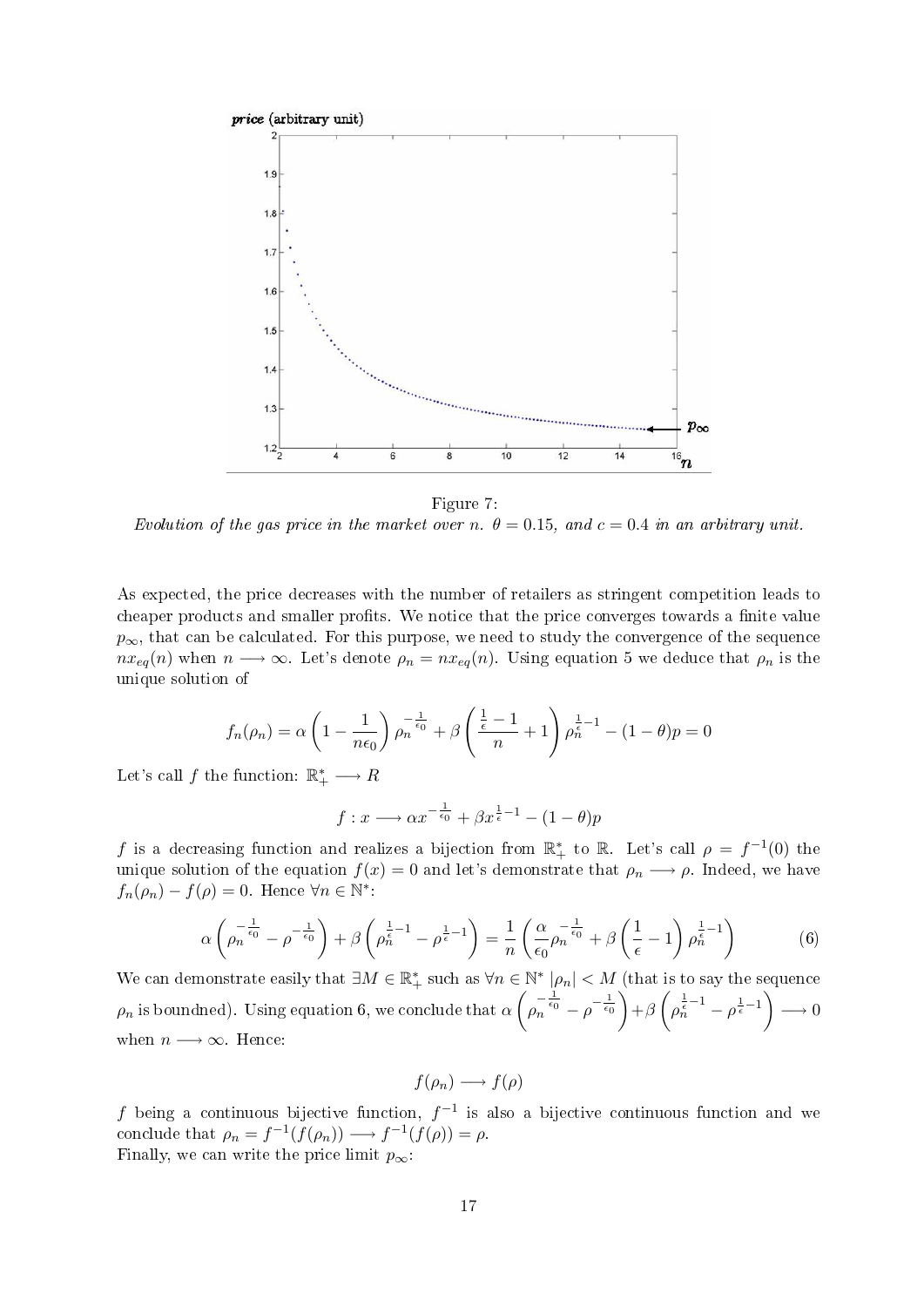$$
p_{\infty} = a \rho^{-\frac{1}{\epsilon_0}}
$$

Using relation  $\alpha \rho^{-\frac{1}{\epsilon_0}} + \beta \rho^{\frac{1}{\epsilon}-1} = (1-\theta)p$ , we can calculate

$$
\frac{d\rho}{d\theta}(\theta) = \frac{-p + \frac{\epsilon_1}{\epsilon_1 - 1}a\rho^{-\frac{1}{\epsilon_0}} - \frac{\epsilon_1}{\epsilon_1 - 1}ac^{1 - \frac{1}{\epsilon_1}}\rho^{-\frac{1}{\epsilon} - 1}}{-\frac{1}{\epsilon_0}\alpha\rho^{-\frac{1}{\epsilon_0} - 1} + \beta\left(\frac{1}{\epsilon} - 1\right)\rho^{\frac{1}{\epsilon} - 1}} = \frac{-1}{\theta} \frac{1}{-\frac{1}{\epsilon_0}\alpha\rho^{-\frac{1}{\epsilon_0} - 1} + \beta\left(\frac{1}{\epsilon} - 1\right)\rho^{\frac{1}{\epsilon} - 1}} \left(p - a\rho^{-\frac{1}{\epsilon_0}}\right).
$$
\n(7)

If we assume that the force majeure imports capacity c is low enough, such as  $c < \left(\frac{p}{q}\right)^{1/p}$  $\left(\frac{p}{a}\right)^{-\epsilon_0}$  $\frac{\frac{\epsilon_1}{1-\epsilon_1}}{1} =$  $1.67 \left( \frac{p}{q} \right)$  $\left(\frac{p}{a}\right)^{-\epsilon_0}$ , we can demonstrate (see appendix) that

$$
\forall \theta \in [0,1] \ \ p \le a\rho(\theta)^{-\frac{1}{\epsilon_0}}.
$$

Hence, in this situation we conclude that  $\forall \theta \in [0,1] \frac{d\rho}{d\theta}(\theta) \leq 0$ , or

$$
\forall \theta \in [0, 1] \quad \frac{\mathrm{d}p_{\infty}}{\mathrm{d}\theta}(\theta) \ge 0.
$$

On the contrary, if  $c > (\frac{p}{q})$  $\frac{p}{a}\right)^{-\epsilon_0}$  $\frac{\epsilon_1}{1-\epsilon_1}$ , we demonstrate that (see appendix):

$$
\forall \theta \in [0, 1] \quad \frac{\mathrm{d}p_{\infty}}{\mathrm{d}\theta}(\theta) \le 0.
$$

Figure 8 shows how  $p_{\infty}$  evolves with  $\theta$  for  $c = 0.4$  (arbitrary unit). We already know that in the case of completely secure supply (i.e.  $\theta = 0$ ), the standard pure and perfect competition study allows us to assert that the market price converges towards the producer's price  $p$  when  $n$  is large enough. Our model arrives at the same conclusion: indeed, when  $\theta = 0$ , we can easily calculate  $\rho(0)$  and we find  $\rho(0) = \left(\frac{p}{q}\right)$  $\left(\frac{p}{a}\right)^{-\epsilon_0}$  or  $p_{\infty}(0) = p$ .



Figure 8: Evolution of  $p_{\infty}$  (arbitrary unit) over  $\theta$ .  $c = 0.4$  in an arbitrary unit.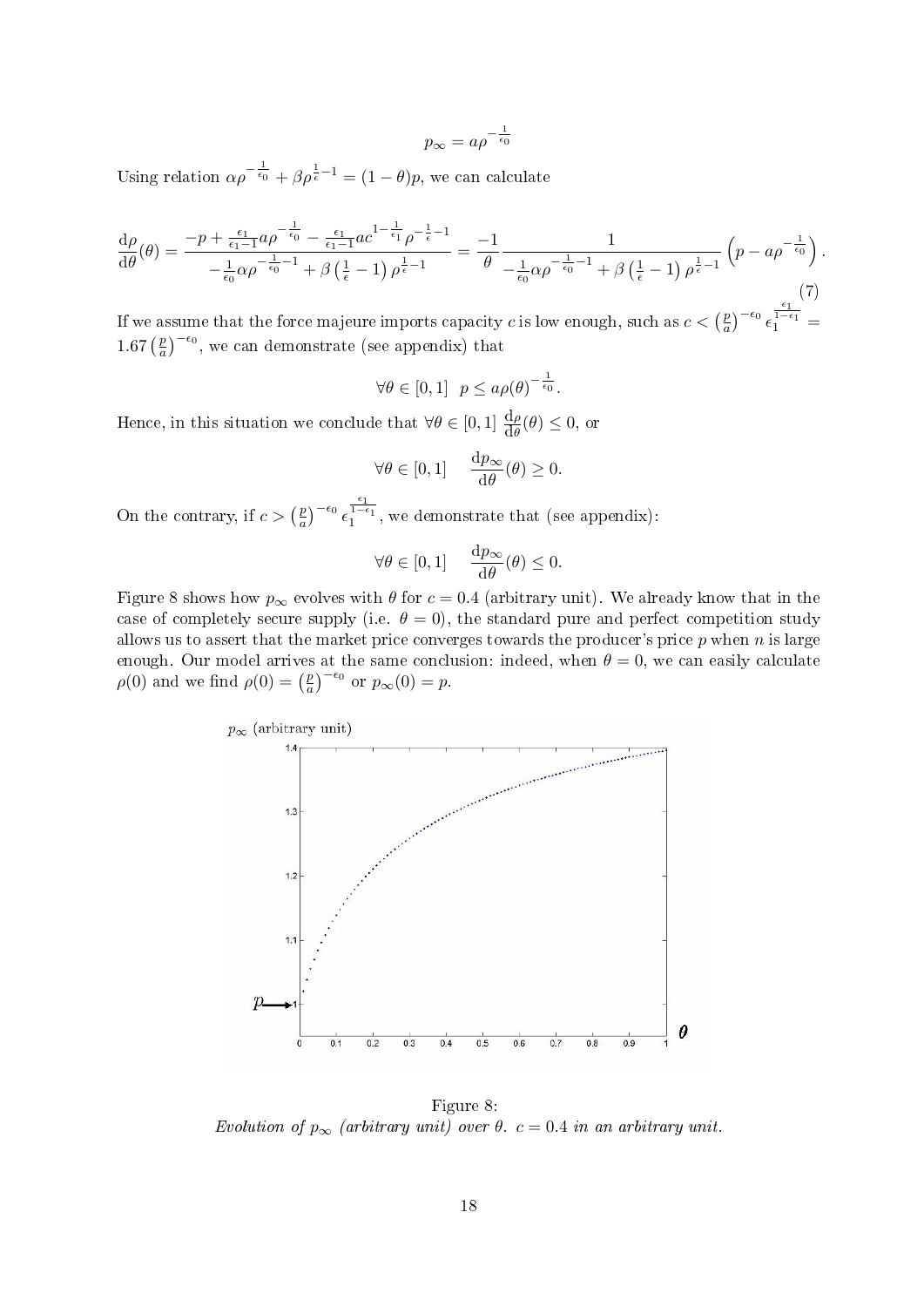The conclusion we can draw from the pure and perfect concurrence situation is quite interesting: if the alternative imports capacity is low enough (which is quite realistic for the current Bulgarian situation) and the number of trading firms is large, insecure supplies make the gas retail price higher than the import price, which obviously decreases the consumers' utility, even if they are compensated if disruption occurs.

Figure 9 gives the evolution of the price over the disruption probability  $\theta$  for  $n = 6$  and  $c = 0.4$ in arbitrary units.



Figure 9: Evolution of the gas price in the market (arbitrary unit) over  $\theta$ .  $n = 6$  and  $c = 0.4$  in an arbitrary unit.

The price increases with the probability  $\theta$  because if the supplier is not secure, the retailers need to charge a high natural gas price in order to ensure their long-run profit, so that they can compensate the loss due to any disruption, which can occur quite frequently.

Let's study now the impact of any disruptive behavior on the gas amount imported to the Bulgarian market. We also study the possibility of controling the market by a gas regulator. Let's assume that a possible regulation fixes a maximum amount X bought by each retailer  $i$ , in order to optimize the expected social welfare (shared between the retailers and the consumers). We denote by  $W$  the total social welfare:

$$
W = W_{consumes} + W_{retailers}
$$

where

$$
W_{consumes} = \int_0^{x_0} f(t)dt - f(x_0)x_0
$$
   
Consumer surplus  

$$
W_{retailers} = \sum_{i=1}^n \left( (f(x_0) - p)x_i - \theta \frac{x_i}{x_0} \int_c^{x_0} g(x_0, t)dt + p\theta x_i \right)
$$
   
Retailers' profits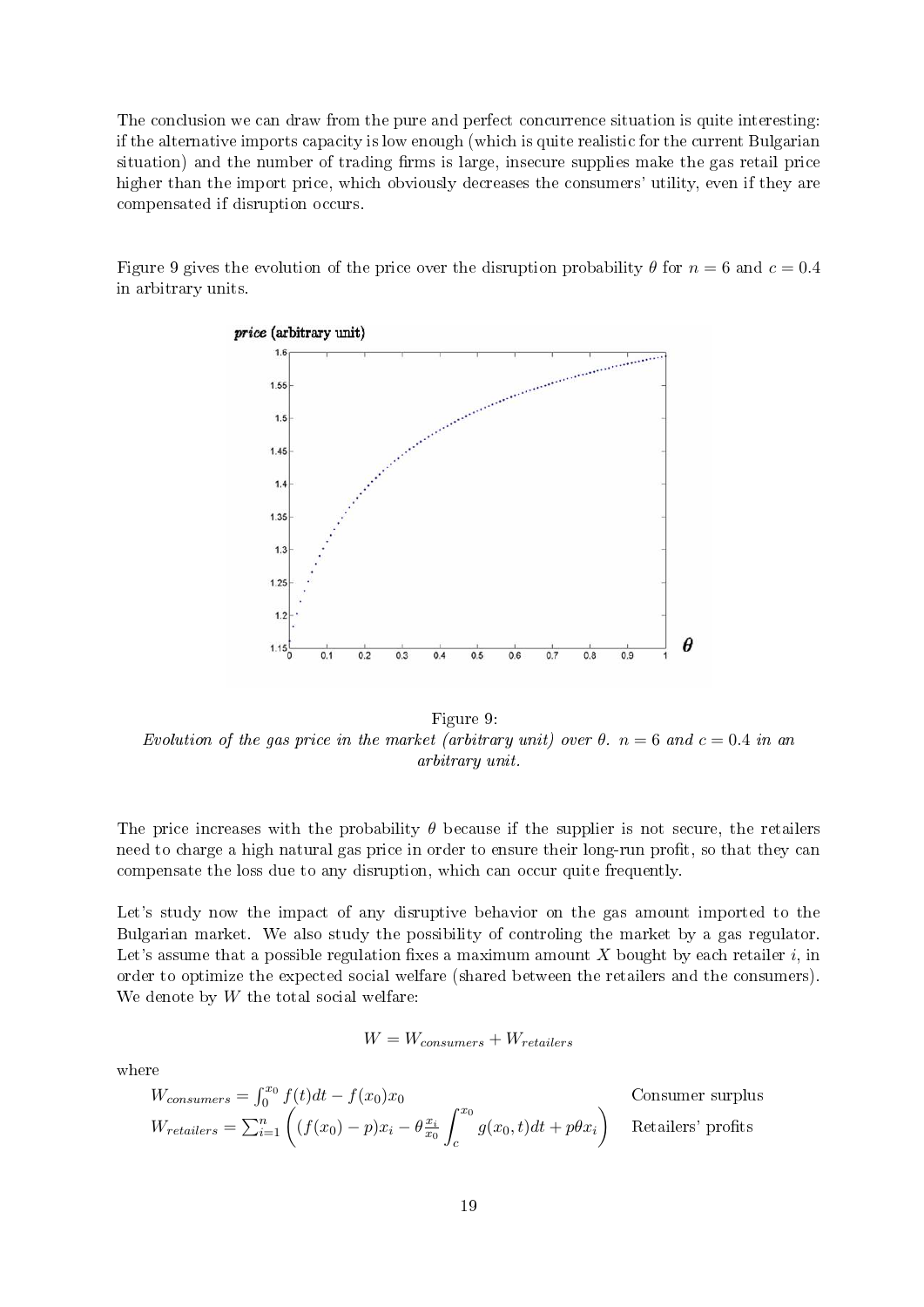Under the iso-elasticity assumptions, we can calculate analytically welfare  $W$  if the quantity of gas bought by each retailer  $x_i$  is  $x_i$ :

$$
W(x) = \tau n^{-\frac{1}{\epsilon_0} + 1} x^{-\frac{1}{\epsilon_0} + 1} + \beta n^{\frac{1}{\epsilon}} x^{\frac{1}{\epsilon}} - np(1 - \theta)x
$$

where

$$
\tau = a \left( \frac{\epsilon_0}{\epsilon_0 - 1} - \theta \frac{\epsilon_1}{\epsilon_1 - 1} \right)
$$

$$
\beta = \theta a \frac{\epsilon_1}{\epsilon_1 - 1} c^{-\frac{1}{\epsilon_1} + 1}.
$$

Figure 10 represents the evolution of the welfare over the quantity bought by each retailer  $x$  for  $\theta = 0.15$ ,  $n = 6$ , and  $c = 0.4$  in arbitrary units.



Figure 10: Evolution of the social welfare over x (arbitrary units).  $\theta = 0.15$ ,  $n = 6$ , and  $c = 0.4$  (arbitrary units).

We notice that there is an optimal amount  $x_{max}$  to be bought by each retailer to ensure a maximum welfare. We will now compare this quantity to the one imported by the retailers if they were to interact freely without any regulation. Figure 11 gives the evolution of  $x_{max}$  and  $x_{eq}$  over  $\theta$  for  $n = 6$  and  $c = 0.4$  in arbitrary units. We notice that there is a specific disruption probability  $\theta_{lim}$ , that depends only on the inner-market characteristics (i.e.  $\epsilon_0$ ,  $\epsilon_1$ , n, c, a and p) such as:

if  $\theta \leq \theta_{lim}$   $x_{eq} \leq x_{max}$ if  $\theta > \theta_{lim}$   $x_{eq} > x_{max}$ 

The main conclusion to draw from this study is the following: to optimize the social welfare, a regulator should fix a maximum amount  $X$  sold by Gazprom to the Bulgarian retailers only if the risk of disruption is high:  $\theta > \theta_{lim}$ . In that case, the maximum amount X must be  $x_{max}(\theta)$ .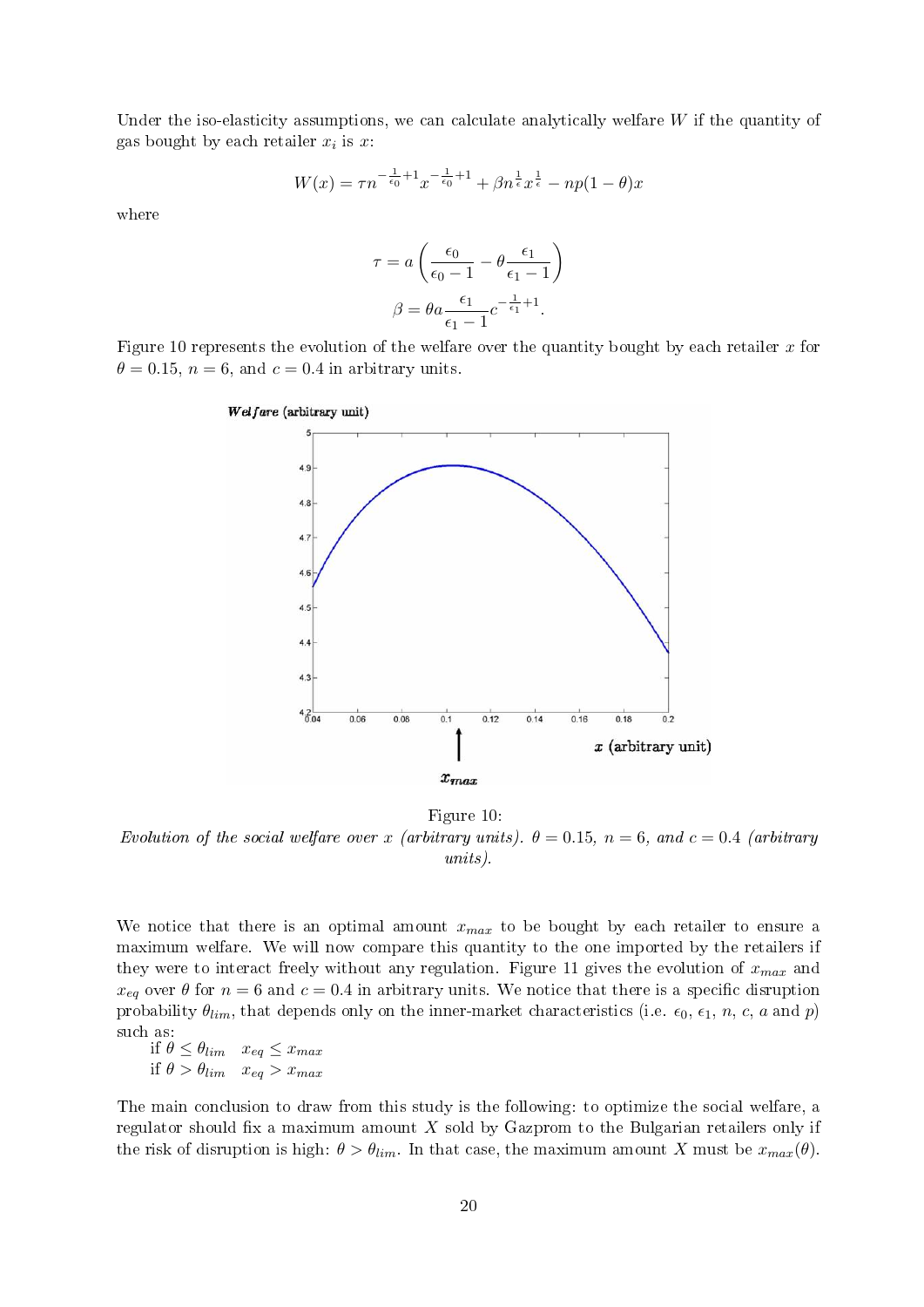

Figure 11: Evolution of  $x_{eq}$  and  $x_{max}$  (arbitrary units) over  $\theta$ .  $n = 6$  and  $c = 0.4$  (arbitrary unit).

No regulation should be imposed if the producer is not too risky (i.e.  $\theta \leq \theta_{lim}$ ) for any restriction on the gas amount would decrease the social welfare.

At this stage of our model, it is interesting to study the evolution of the probability  $\theta_{lim}$ , that is the regulation determining factor- over the minimum capacity or gas storage amount c. Economically speaking, it is easy to predict that this probability increases with c. Indeed, if the inner Bulgarian gas capacity is high in case of emergency, it is possible to tolerate frequent disruptions, without any regulation. Figure 12 represents the evolution of  $\theta_{lim}$  over the capacity c, for  $n = 6$ ,  $p = 1$  and  $a = 1$  in arbitrary units.

We notice that the probability  $\theta_{lim}$  converges, for big capacities towards a finite value  $\theta_{\infty}$  that depends only on  $\epsilon_0$ ,  $\epsilon_1$ , a and p. In our example,  $\theta_{\infty} \approx 0.5$ . The main conclusion to draw is that for very risky producers  $(\theta > \theta_{\infty})$ , a regulation policy must always be imposed in order to optimize the social welfare.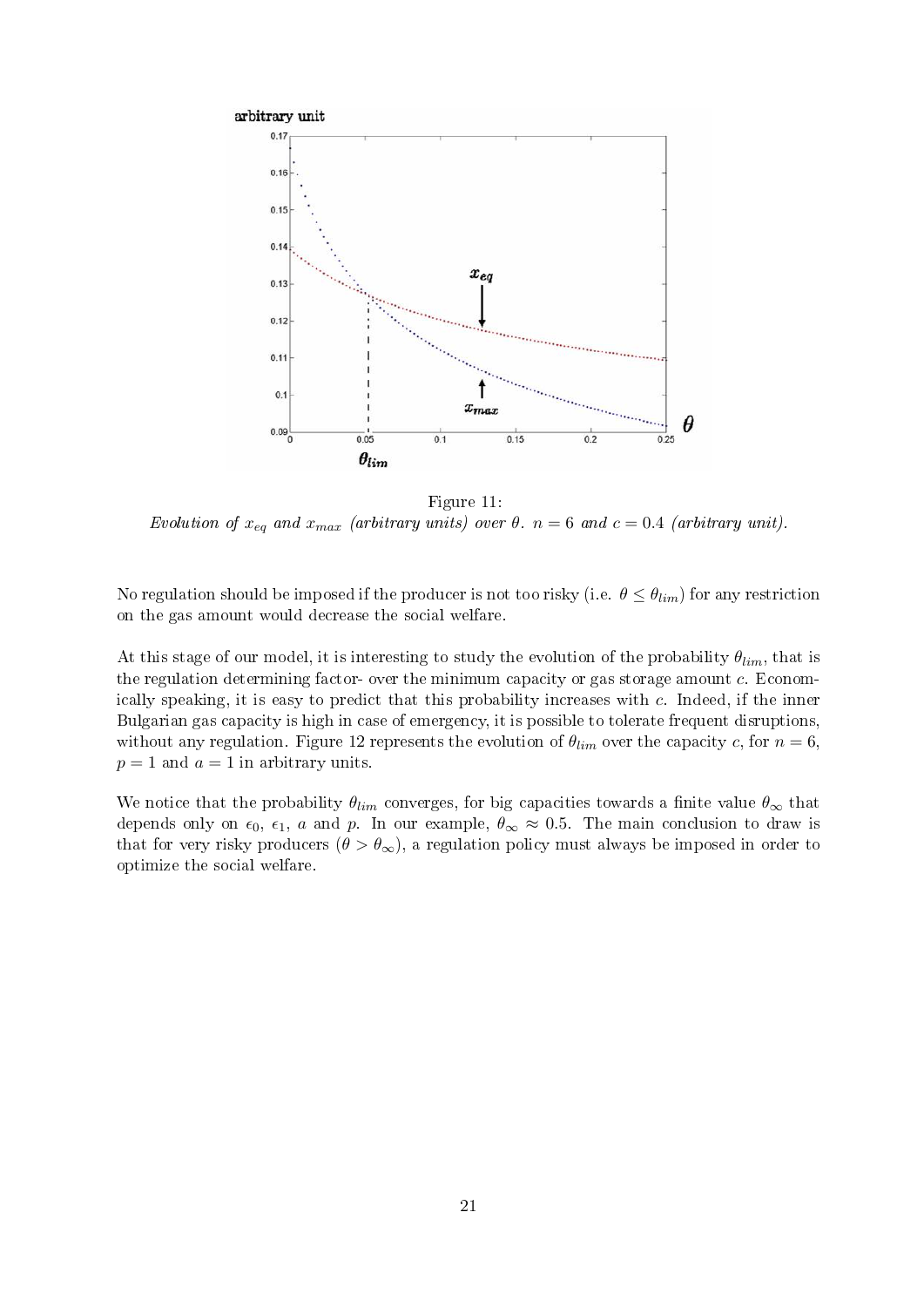

Figure 12: Evolution of  $\theta_{lim}$  over c (arbitrary unit).  $n = 6$ .

### 4 Concluding remarks

The main goal of this paper is to study the impacts on the natural gas market of supply disruption risks. For that purpose, we developed a static model (over a typical period of one year) based on a Cournot game between different retailers who buy gas from possibly risky producers and bring it onto the market. The upstream market is represented as follows: the retailers sign longterm contracts with local producers (e.g. Gazprom) that fix the selling gas price. We take into account the recent market liberalization by assuming that all the retailers have the same access to transport means. We also suppose that local producers sell their gas at the same price to all the retailers. In the downstream market, the retailers interaction is modeled by a Cournot game, with an assumption of market transparency, when all the actors maximize their expected profit. taking into consideration specific disruption costs they have to pay to the consumers' in case of supply interruption from risky producers. Disruption costs can be quantified by introducing a short-run demand function  $g(k, q)$ , which is the consumers willingness to pay for the gas amount q in case of disruption if the long-run consumption is  $k$ . We were able to study in details some particular Western European markets by making an iso-elasticity assumption on the long- and short-run inverse demand functions.

The German gas market of the 80s, which is represented by the interaction between one big shipper, Ruhrgas AG, who brings gas to the end-user market and two big producers, Russia and Norway, has been described accurately by our model. We have demonstrated in particular that if the Russian gas becomes too expensive or too risky, (compared to the Norwegian gas, which is supposed to be safe) with bounds that can be precisely determinated and that depend only on the inner market characteristics, no Russian gas would be brought to Germany by Ruhrgas AG for this would decrease its profit. We also predict that the price charged by Ruhrgas in the German market would increase with the disruption probability.

The Bulgarian gas market was also a case in point of our model: we assume the existence of a certain number of retailers that buy gas mostly from one risky producer: Gazprom. The conclusions we can draw from our study are very interesting. Firstly, the gas price in the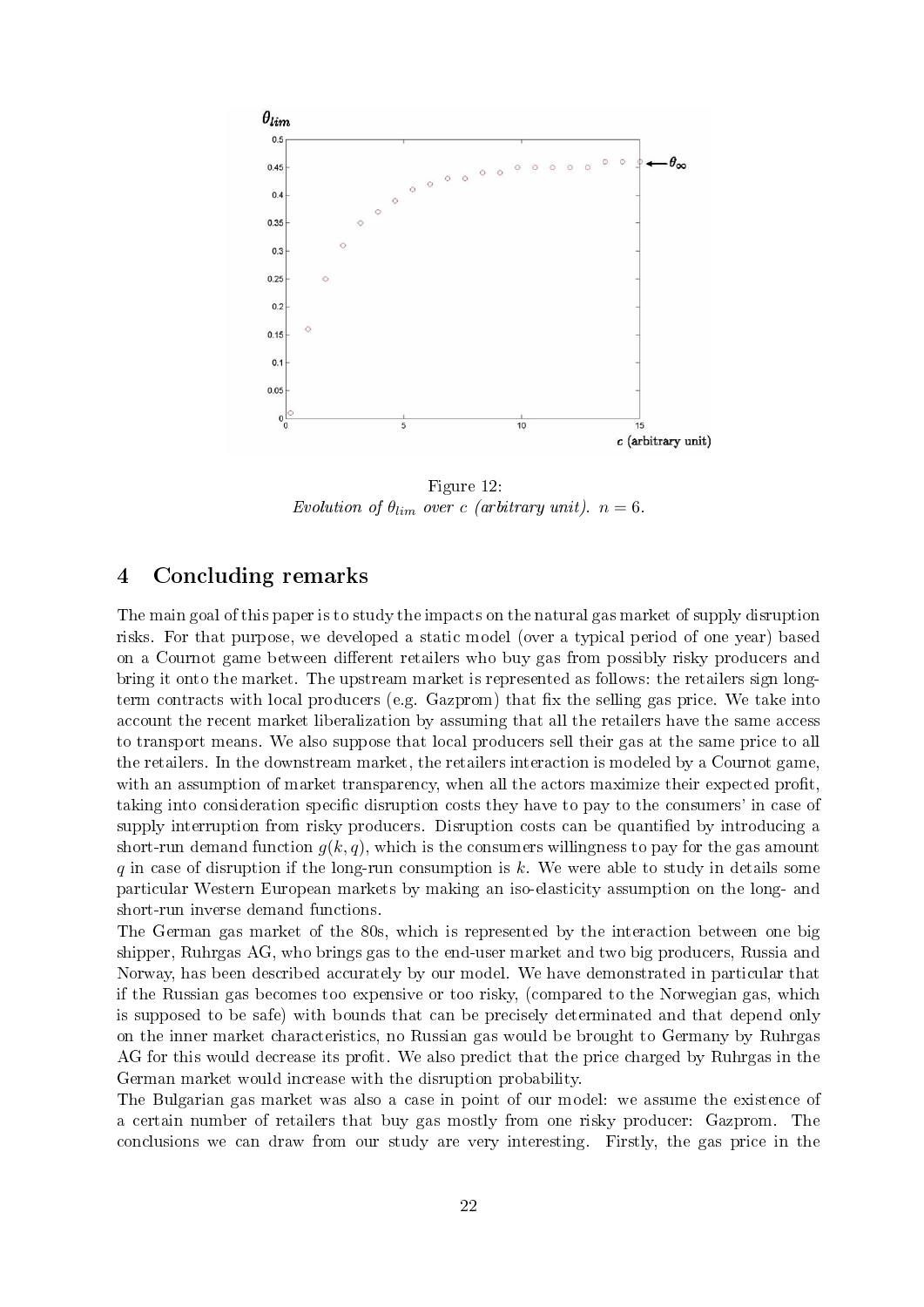market  $p_{\infty}$ , in case of pure and perfect competition is higher than the producer's price, which is the pure and perfect competition gas price in the market if Russia is considered to be a safe supplier. Secondly, we demonstrate that, under some specific assumptions on the local force majeure imports production,  $p_{\infty}$  increases with the Russian disruption probability  $\theta$ . Finally, we demonstrate the existence of a threshold  $\theta_{lim}$  such as if the disruption probability is greater than  $\theta_{lim}$ , it is better, for the overall social welfare to regulate the market (by means of quantities control) and not leave the actors to interact freely.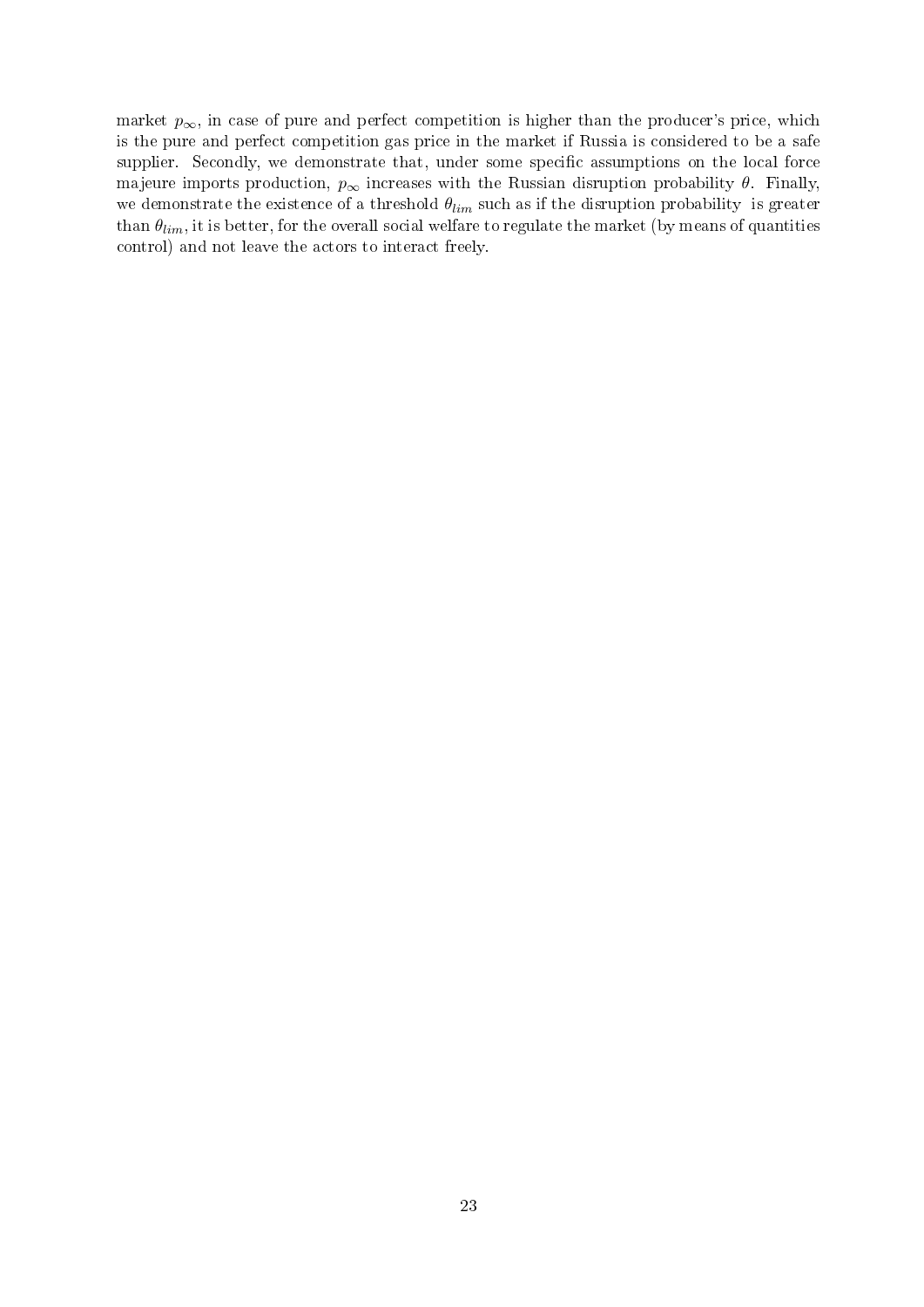### References

- [1] Bunn, D.W, and M. M. Mustafaoglu, 1978. Forecasting Political Risk, Management Science 24.15 (November): 1557-67.
- [2] Considine, T. J., 2006. Is the strategic petroleum reserve our ace in the hole?, The Energy Journal, 27, 3, (2006), 91-112.
- [3] Costantini, V., Gracceva, F., Markandya, A. and Vicinia, G., 2007. Security of energy supply: Comparing scenarios from a European perspective, Energy Policy, Vol. 35, No. 1, (January), 210-226.
- [4] DG COMP, 2007. DG Competition report on energy sector inquiry, SEC(2006)1724, European Commission, Competition DG, 10 January, 2007, Brussels.
- [5] Fouquet, R. and Pearson, P.J.G., 2006. Long-run Trends in Energy Services: The Price and Use of Lighting in the United Kingdom, 1300-2000, The Energy Journal, Vol. 25, No. 1.
- [6] Golombek, R., Vislie, J. and Hoel, M., 1987 (Eds.). Natural gas markets and contracts, North-Holland.
- [7] Helm, D., 2002. Energy policy: security of supply, sustainability and competition, Energy Policy 30 173-184.
- [8] von Hirschhausen, C., Neumann, A., 2008. Long-Term Contracts and Asset Specificity Revisited: An Empirical Analysis of Producer-Importer Relations in the Natural Gas Industry, Review of Industrial Organization, Vol. 32, No. 2, pp. 131-143.
- [9] Hoel, M., Strøm, S., 1987. Supply security and Import diversification of Natural Gas, in R. Golombek, J. Vislie and M. Hoel (Eds.): Natural gas markets and contracts, North-Holland.
- [10] International Energy Agency, 2002. Flexibility in natural gas supply and demand. OECD/IEA, Paris.
- [11] International Energy Agency, 2007. Natural Gas Market Review. OECD/IEA, Paris.
- [12] International Energy Agency, 2008. World Energy Outlook 2008. OECD/IEA, Paris.
- [13] Kruyt, B., van Vuuren, D.P., de Vries, H.J.M., and Groenenberg, H., 2010. Indicators for energy security, Energy Policy, Vol. 38, No. 4.
- [14] Lefèvre, N., 2010. Measuring the energy security implications of fossil fuel resource concentration, Energy Policy, Vol. 38, No. 4 (April), pp. 1635-1644.
- [15] Manne, A.S., Roland, K., Stephan, G., 1986. Security of supply in the Western European market for natural gas, Energy Policy, Vol. 14, No. 1 (February), Pages 52-64.
- [16] Markandya A., Pemberton M., 2010. Energy security, energy modelling and uncertainty, Energy Policy, Vol. 38, No. 4 (April), pp. 1609-1613.
- [17] Massol, O., and S. Tchung-Ming, 2009. Cooperation among liquefied natural gas suppliers: is rationalization the sole objective?, Energy Economics, Accepted manuscript.
- [18] Murphy, F. H., M. A. Toman and H. J. Weiss, 1987. A Stochastic Dynamic Nash Game Analysis of Policies for Managing the Strategic Petroleum Reserves of Consuming Nations, Management Science, Vol. 33, No. 4 (April), pp. 484-499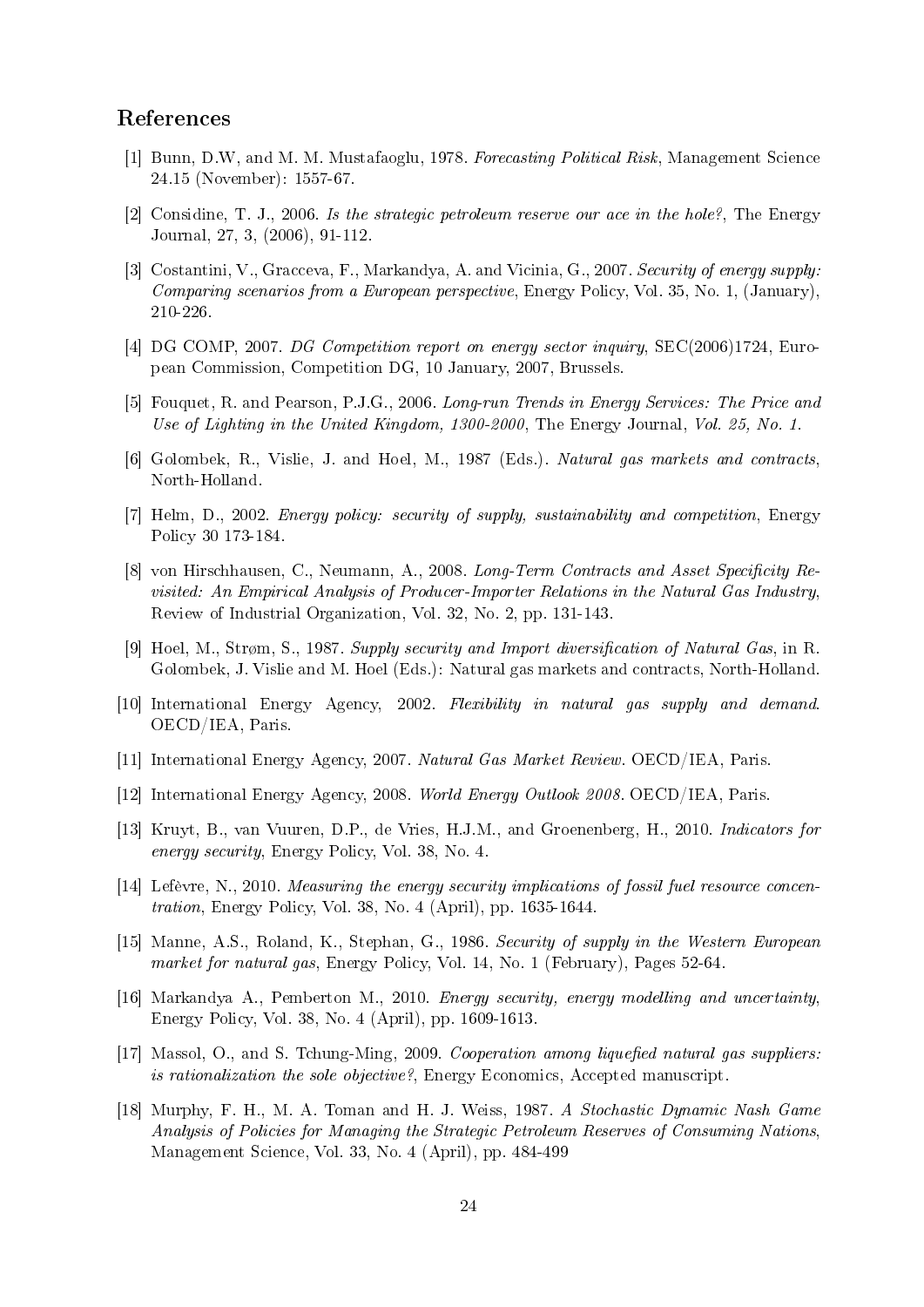- [19] Newbery, D.M. (2000). Privatization, Restructuring and Regulation of Network Utilities, (The Walras-Pareto Lectures, 1995), MIT Press.
- [20] Nichols, A. and R. Zeckhauser, 1977. Stockpiling Strategies and Cartel Prices, Bell Journal of Economics  $8(1)$ , Spring, 66-96.
- [21] Percebois, J., 2006. Dépendance et vulnérabilite: Deux façons connexes mais diérentes d'aborder les risques énergétiques. Cahier N◦ 06.03.64, Centre de Recherche en Economie et Droit de l'Énergie (CREDEN), Université de Montpellier, France.
- [22] Radetzki M., 1992. Pricing of Natural Gas in the West European Market, Energy Studies Review, Vol. 4, No. 2.
- [23] Teisberg, T. J., 1981. A Dynamic programing Model of the U.S. Strategic Petroleum Reserve. Bell J. Economics, 12, 2, 526-546.
- [24] Vickers, J. and Yarrow G., 1988. Regulation of privatised firms in Britain, European Economic Review, Vol.32, No. 2-3 (March), pp. 465-472.
- [25] Victor, N., and Victor, D.G., 2006. Bypassing Ukraine: exporting Russian gas to Poland and Germany. In Victor, D.G., Jaffe, A.M., Hayes, M. H. (Eds), Natural Gas and Geopolitics: From 1970 to 2040, Cambridge University Press.
- [26] Wright, B. D. and J. C. Williams, 1982. The Roles of Public and Private Storage in Managing Oil Import Discussions, Bell J. Economics, 13, 2, 341-353.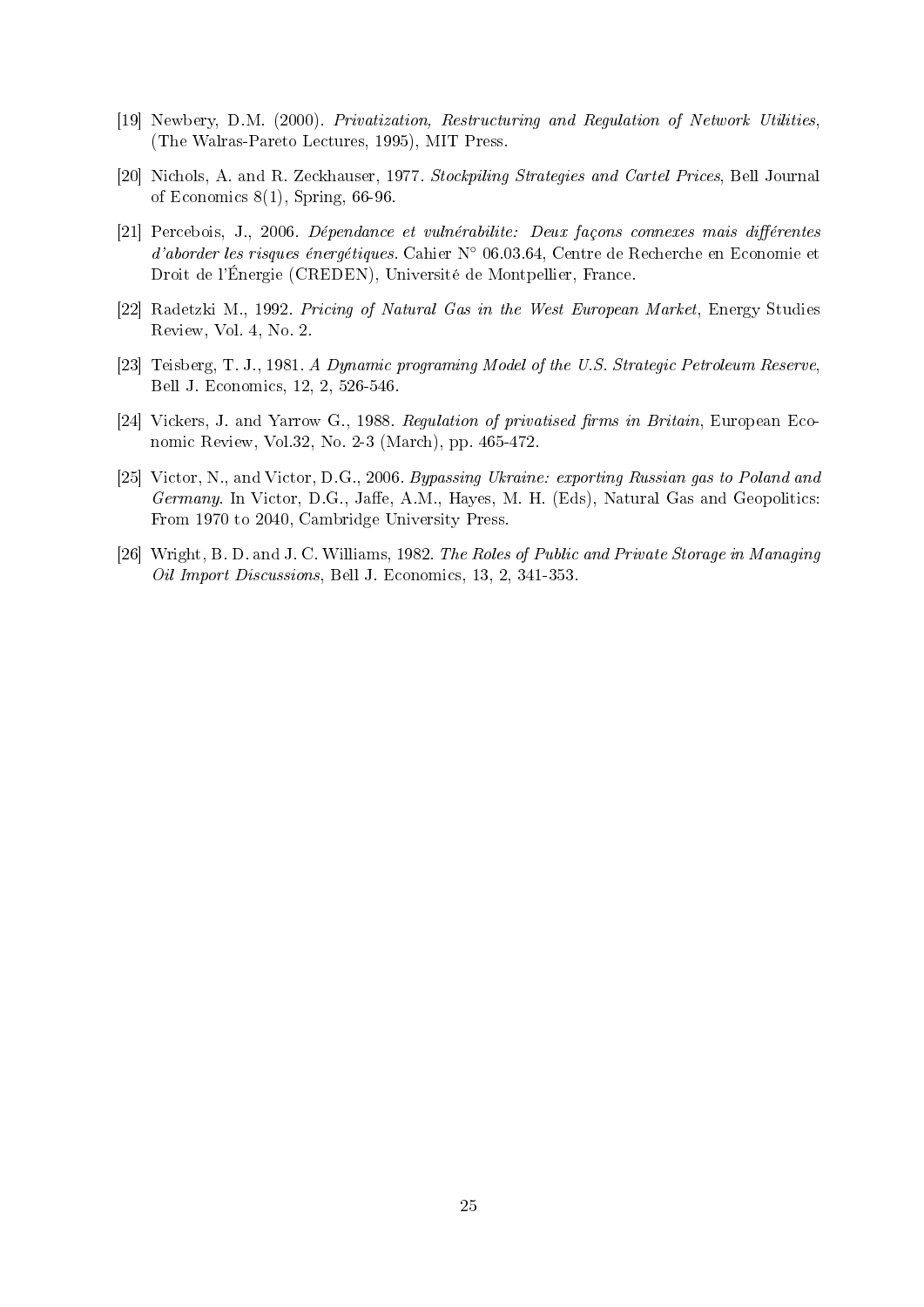## 5 Appendix

In this appendix, we demonstrate the properties stated in section 3.3:

if 
$$
c < \left(\frac{p}{a}\right)^{-\epsilon_0} \epsilon_1^{\frac{\epsilon_1}{1-\epsilon_1}}
$$
 then  $\forall \theta \in [0,1]$   $p \le a\rho(\theta)^{-\frac{1}{\epsilon_0}}$   
and if  $c > \left(\frac{p}{a}\right)^{-\epsilon_0} \epsilon_1^{\frac{\epsilon_1}{1-\epsilon_1}}$  then  $\forall \theta \in [0,1]$   $p \ge a\rho(\theta)^{-\frac{1}{\epsilon_0}}$ 

• We assume  $c < \left(\frac{p}{q}\right)$  $\left(\frac{p}{a}\right)^{-\epsilon_0}$  $\frac{\epsilon_1}{1-\epsilon_1}$ <br>1

Let's suppose that  $\exists \theta_0 \in [0,1]$  such as  $p \ge a \rho(\theta_0)^{-\frac{1}{\epsilon_0}}$ . Using equation 7, we have  $\frac{d\rho}{d\theta}(\theta_0) >$ 0. We define  $\theta_1$  as follows:

$$
\theta_1 = \sup \{ \theta \in [\theta_0, 1[ / \frac{d\rho}{d\theta}(\theta) > 0 \}
$$

and let's demonstrate that  $\theta_1 = 1$ . If  $\theta_1 < 1$ , since the function  $\theta \longrightarrow \rho(\theta)$  is continuously derivable, we can conclude that  $\frac{d\rho}{d\theta}(\theta_1) = 0$ . Using equation 7 we find that  $p = a\rho(\theta_0)^{-\frac{1}{\epsilon_0}}$ . However, we know that  $\forall \theta \in [\theta_0, \theta_1]$   $\frac{d\rho}{d\theta}$  $\frac{d\rho}{d\theta}(\theta) > 0$ . Hence, the function  $\theta \longrightarrow \rho(\theta)$  is strictly increasing on the set  $[\theta_0, \theta_1]$  and  $\rho(\theta_1) > \rho(\theta_0)$ . We already have  $p \ge a \rho(\theta)^{-\frac{1}{\epsilon_0}}$ . Thus we find

$$
p \ge a \rho(\theta_0)^{-\frac{1}{\epsilon_0}} > a \rho(\theta_1)^{-\frac{1}{\epsilon_0}} = p
$$

which is absurd. Then  $\theta_1 = 1$  and we conclude that  $\frac{d\rho}{d\theta}(1) > 0$  or

$$
p > a\rho(1)^{-\frac{1}{\epsilon_0}}.\tag{8}
$$

We can quite easily calculate  $\rho(1)$ :

$$
\rho(1) = c\epsilon_1^{\frac{\epsilon_1}{\epsilon_1 - 1}}
$$

and using the condition  $c < \left(\frac{p}{q}\right)$  $\left(\frac{p}{a}\right)^{-\epsilon_0}$  $\frac{\frac{\epsilon_1}{1-\epsilon_1}}{1}$  , we find that:

$$
a\rho(1)^{-\frac{1}{\epsilon_0}} > p
$$

which is absurd, regarding equation 8.

Hence:

$$
\forall \theta \in [0,1] \quad p \le a \rho(\theta)^{-\frac{1}{\epsilon_0}}
$$